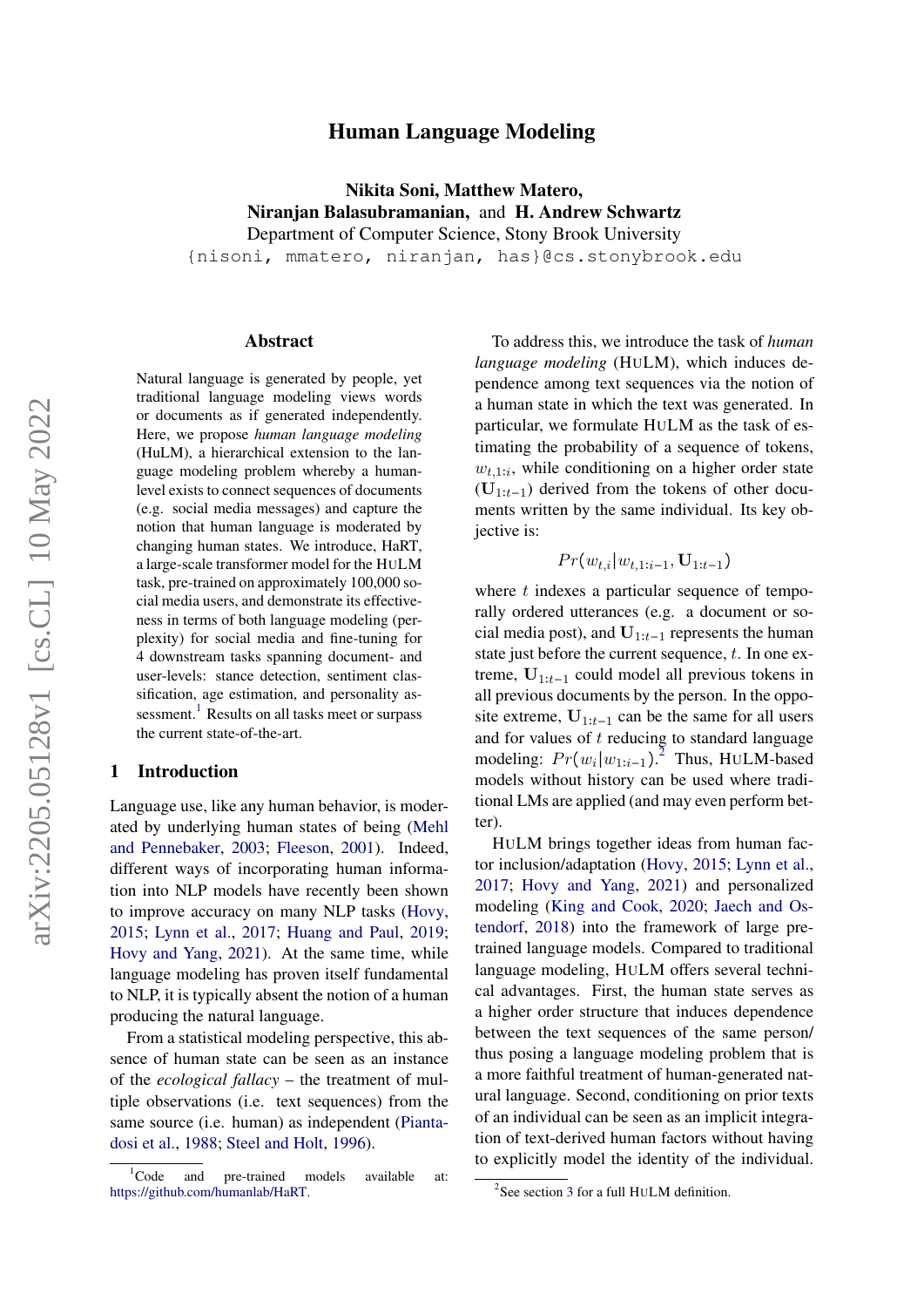This enables fine-tuning of such a model to many downstream tasks. Third, using the temporally ordered prior texts for human contexts can be seen as a way to track the dynamic nature of human states (e.g. emotions, daily activities) and be combined to yield more stable personality traits (e.g, extraversion, openness).

To build a language model that effectively addresses the HULM task, we develop HaRT, a human-aware recurrent transformer. HaRT is built using a new user-state based attention layer, that connects standard word sequence transformer layers in order to incorporate the human context. The recurrent user state allows HaRT to effectively model long contexts necessary to handle all the previous messages written by an individual. We train HaRT on the HULM task defined over a large collection of social media texts spanning 100K users and apply it (fine-tuning) on 2 downstream message-level tasks: stance detection [\(Moham](#page-11-2)[mad et al.,](#page-11-2) [2016\)](#page-11-2), and sentiment analysis [\(Nakov](#page-11-3) [et al.,](#page-11-3) [2013\)](#page-11-3) as well as 2 human-level tasks: age estimation and personality assessment [\(Schwartz](#page-11-4) [et al.,](#page-11-4) [2013\)](#page-11-4).

Contributions. Our contributions are threefold: (1) We introduce the task of human language modeling (HULM), providing a mathematical definition and relation to traditional language modeling; (2) We propose HaRT, a novel transformer-based model for performing HULM and capable of being fine-tuned to specific tasks including user-level tasks for which traditoinal language models cannot be applied without architectural alterations; (3) We evaluate HaRT, demonstrating state-of-the art performance on five tasks: social media language modeling (perplexity), two document-level tasks (sentiment analysis and stance detection), and two user-level tasks (personality–openness assessment, and age estimation).

## 2 Related Work

Recent advances in language model pre-training have led to learned representation of text. Pretraining methods have been designed with different training objectives, including masked language modeling [\(Devlin et al.,](#page-9-1) [2019\)](#page-9-1) and permutationbased auto-regressive language modeling [\(Yang](#page-11-5) [et al.,](#page-11-5) [2019\)](#page-11-5). These have contributed in building deep *autoencoding* architectures, allowing the same pre-trained model to successfully tackle a broad set of NLP tasks. While pre-training over large collections of text helps models acquire many forms of linguistic and world knowledge[\(Petroni et al.,](#page-11-6) [2019;](#page-11-6) [Jiang et al.,](#page-10-7) [2020;](#page-10-7) [Rogers et al.,](#page-11-7) [2020\)](#page-11-7), they are still devoid of the information about the text creator.

Recently, it has been suggested that the NLP community address the social and human factors to get closer to the goal of human-like language understanding [\(Hovy and Yang,](#page-10-4) [2021\)](#page-10-4). This call builds on a series of studies suggesting that integrating the human context into natural language processing approaches leads to greater accuracy across many applications in providing personalized information access [\(Dou et al.,](#page-9-2) [2007;](#page-9-2) [Teevan et al.,](#page-11-8) [2005\)](#page-11-8) and recommendations [\(Guy](#page-10-8) [et al.,](#page-10-8) [2009;](#page-10-8) [Li et al.,](#page-10-9) [2010;](#page-10-9) [De Francisci Morales](#page-9-3) [et al.,](#page-9-3) [2012\)](#page-9-3). The idea of contextualizing language with extra linguistic information has been the basis for multiple models: [Hovy](#page-10-1) [\(2015\)](#page-10-1) learn ageand gender-specific word embeddings, leading to significant improvements for three text classification tasks. [Lynn et al.](#page-10-2) [\(2017\)](#page-10-2) proposed a domain adaptaion-inspired method for composing userlevel, extra-linguistic information with message level features, leading to improvements for multiple text classification tasks. [Welch et al.](#page-11-9) [\(2020a\)](#page-11-9) propose a new form of personalized word embeddings that use demographic-specific word representations.

In addition to addressing to social and human factors, recent work has also focused on *personalized* language models [\(King and Cook,](#page-10-5) [2020;](#page-10-5) [Jaech and Ostendorf,](#page-10-6) [2018\)](#page-10-6) learning author representations [\(Delasalles et al.,](#page-9-4) [2019\)](#page-9-4) and personalized word embeddings [\(Lin et al.,](#page-10-10) [2017\)](#page-10-10) pointing out the importance of personalized semantics in understanding language. [Welch et al.](#page-11-10) [\(2020b\)](#page-11-10) explore personalized versus generic word representations showing the benefits of both combined. While these models are trained for singular user, [Mireshghallah et al.](#page-10-11) [\(2021\)](#page-10-11) trains a single shared model for all users for personalized sentiment analysis. However, the approach is not scalable as it is still user specific and expects a unique user identifier.

While not the primary goal, human language modeling may yield effective approaches to extend the context during language modeling. Thus, an aspect of this work can be seen as part of the recent pursuit of sequence models that cap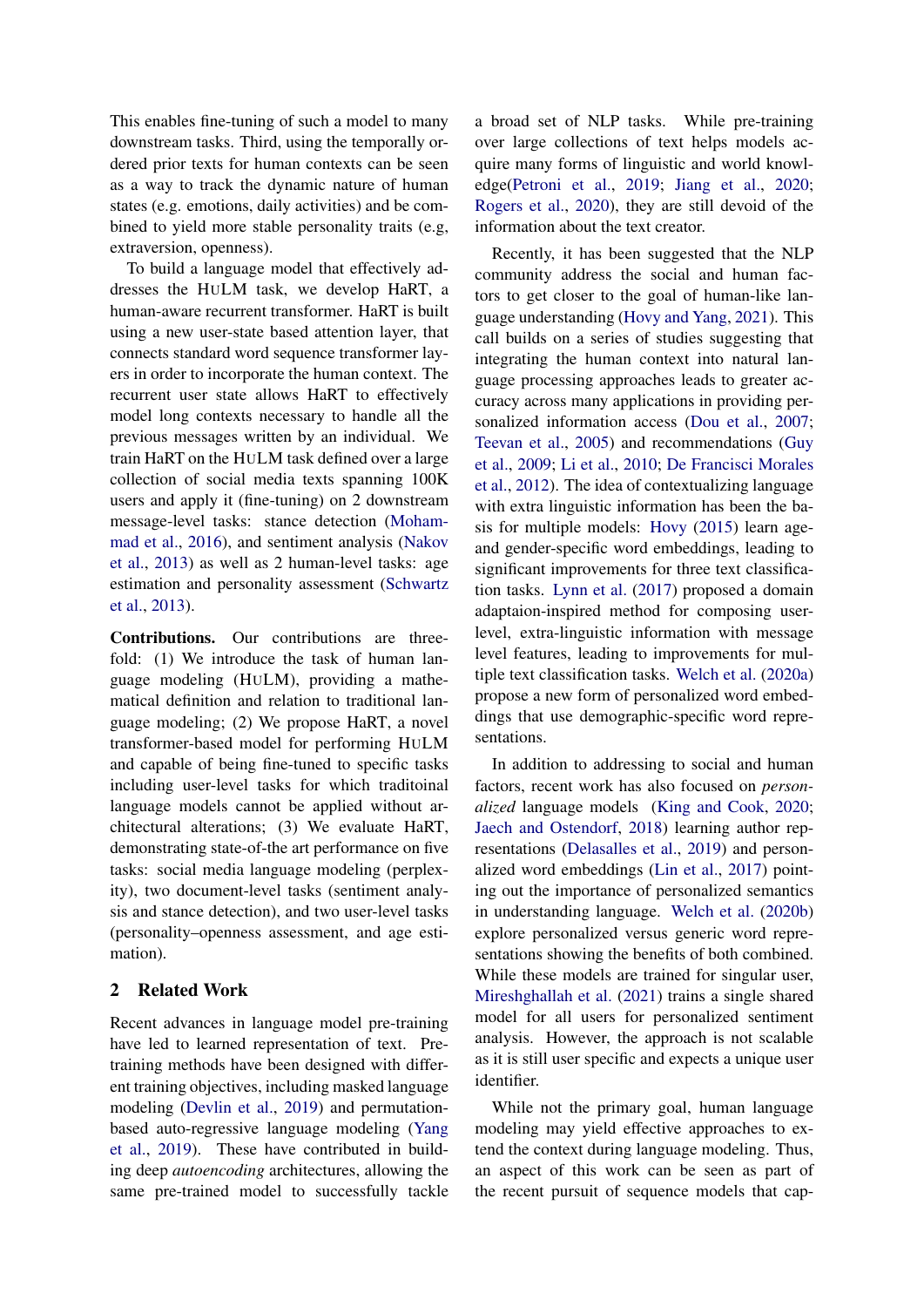ture dependencies beyond a fixed context length [\(Dai et al.,](#page-9-5) [2018;](#page-9-5) [Beltagy et al.,](#page-9-6) [2020\)](#page-9-6). For example, [Keskar et al.](#page-10-12) [\(2019\)](#page-10-12) and [Dathathri et al.](#page-9-7) [\(2019\)](#page-9-7) propose controllable language generation using one or more attribute classifiers or control codes. [Guu et al.](#page-9-8) [\(2020\)](#page-9-8) propose augmented language model pretraining with a latent knowledge retriever which allows the model to retrieve and attend over documents from a large corpus. These models extend context limits, but they do not model the higher order structure capturing a notion of the common source of documents i.e., the author. On the other hand, [Yoshida et al.](#page-12-0) [\(2020\)](#page-12-0) fits a hierarchical model extension to language modeling by adding recurrence to a pretrained language model. This idea forms a basis for our proposed HULM architecture, HaRT, but [Yoshida et al.](#page-12-0) do not exploit the inherent higher order structure (i.e. the model was not used for HULM).

## <span id="page-2-0"></span>3 Human Language Modeling (HULM)

Our goal is to re-formulate the language modeling task into one that directly enables a higher-order dependence structure that represents a human generating the language.

Language modeling formulations pose probabilistic questions over text represented as sequences of tokens. The main goal is to model the probability of observing a given token sequence in the language as a whole. In particular language models (LMs) estimate the joint probability of the tokens in the string, defined in terms of the probabilities of each token in the sequence conditioned on the previous tokens.<sup>[3](#page-2-1)</sup> Given a string  $W \in \mathbb{L}$ , a sequence of n tokens  $\langle w_1, w_2, \dots, w_n \rangle$ , the probability of observing the string  $W$  in the language  $L$ is computed as:

<span id="page-2-4"></span>
$$
Pr(\mathbf{W}) = \prod_{i=1}^{n} Pr(w_i|w_{1:i-1})
$$
 (1)

We pose the *human language modeling* problem (HuLM), where the goal is to model the probabilities of observing a sequence from the language as generated by a specific person. An initial idea might be to pose this task as conditioning the probability of a string,  $w_i$  on a static representation of the person (or user,  $U_{static}$ ):

<span id="page-2-3"></span>
$$
Pr(\mathbf{W}|\mathbf{U}_{static}) = \prod_{i=1}^{n} Pr(w_i|w_{1:i-1}, \mathbf{U}_{static})
$$
\n(2)

This addresses the first of the two goals we presented in the introduction, namely avoiding the *ecological fallacy* of assuming sequences from the same person are independent. However, it does not respect the idea that people vary in mood and can change. More precisely, human behaviors (language use) are influenced by dynamic human states of being [\(Fleeson,](#page-9-0) [2001;](#page-9-0) [Mehl and Pen](#page-10-0)[nebaker,](#page-10-0) [2003\)](#page-10-0). Thus, we pose HuLM with a more general formulation that enables the idea of a dynamic representation of humans, the user state  $\mathbf{U}_t^{-4}$  $\mathbf{U}_t^{-4}$  $\mathbf{U}_t^{-4}$ :

<span id="page-2-5"></span>
$$
Pr(\mathbf{W}_t | \mathbf{U}_{t-1}) = \prod_{i=1}^n Pr(w_{t,i} | w_{t,1:i-1}, \mathbf{U}_{1:t-1})
$$
\n(3)

where  $t$  indexes a particular sequence of temporally ordered utterances (e.g. a document, or set of social media message). While  $w_{t,i}$  is drawn from a multinomial distribution,  $U_{1:t-1}$  can be from any discrete or continuous multivariate distribution.

In one extreme,  $U_{1:t-1}$  could model all previous tokens in all previous documents by one person. In the opposite extreme,  $U_{1:t-1}$  can be the same for all values of  $t$ , giving a static representation for a user (equivalent to [Equation 2\)](#page-2-3) or even static across users which reduces to a standard language modeling version (equivalent to [Equation 1\)](#page-2-4). Still, modeling a user via their previous documents provides a seamless way to integrate the user information into language models – the only change is that the models will now have to incorporate more text when they are making predictions. Note that this problem formulation does not directly require explicit modeling of the identity of a user. This makes it easier to handle new users in downstream tasks and test instances, or creating models that can be further fine-tuned to both document- and user-level tasks.

HuLM in Practice. Like traditional langauge models, there are two steps to applying HuLM based models to most tasks and applications: pretraining and fine-tuning. During pre-training, the

<span id="page-2-1"></span><sup>&</sup>lt;sup>3</sup>Traditional LMs provide estimates of the conditional probabilities often relying on further simplifying assumptions (e.g. Markovian assumptions to handle long sequences.).

<span id="page-2-2"></span><sup>&</sup>lt;sup>4</sup>We define  $U_t$  as the state *after* the sequence,  $W_t$ . Thus, only  $U_{t-1}$  is accessible as given when estimating Pr( $W_t$ ) conditioned on the user state.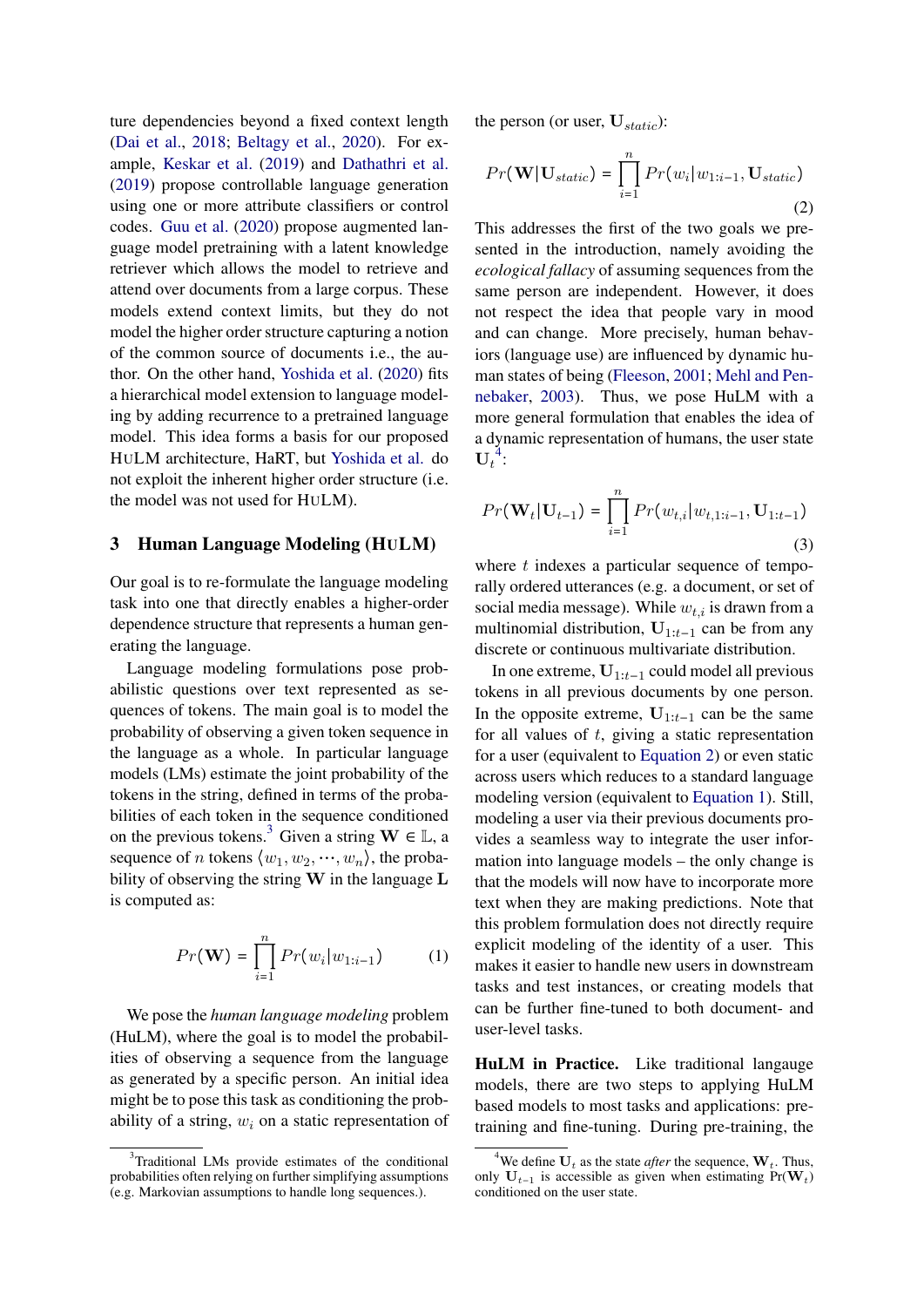model is trained on unlabeled data over Human Language Modeling (HuLM) pre-training task above. For finetuning, a HuLM based model is first initialized with the pre-trained parameters, and all of the parameters are fine-tuned using labeled data from the downstream tasks. Each downstream task has separate fine-tuned models, even though they are initialized with the same pretrained parameters.

## 4 Human-aware Recurrent Transformer

This section introduces, HaRT, a human-aware recurrent transformer that trains on the human language modeling (HULM) formulation.

HaRT is designed to produce human-aware contextual representations of text at multiple levels. HaRT's design is motivated by two goals: (i) We want to support hierarchical modeling, i.e., to hierarchically represent the set of all-messages written by a user and at the same time have human-aware contextual word representations. This implicitly entails modeling large context size. For example, GPT-2 [\(Radford et al.,](#page-11-11) [2019\)](#page-11-11) uses a context size of 1024 tokens, whereas our estimate of the average context size for a Twitter user is more than 12000 tokens. (ii) To support user-level tasks (e.g. personality assessment [\(Lynn et al.,](#page-10-13) [2020\)](#page-10-13)), we need representations of the entire set of messages written by a user capturing the inherent human states that broadly encompasses the user representation.

HaRT addresses the hierarchical language modeling issue by processing all messages written by a user in a temporally ordered sequence of blocks. It uses a recurrence structure to summarize information in each block into a user state vector, which is then used to inform the attention between tokens in the subsequent block. For human-level tasks the aggregate of user states can be used as the representation of the entire context for the user.

The idea of adding recurrence to pre-trained transformers builds on [Yoshida et al.](#page-12-0) [\(2020\)](#page-12-0)'s method for handling long contexts. However, the main difference is that HaRT models the input data (language) in the context of its source (user) along with inter-document context, thus enabling a higher order structure representing human context.

## 4.1 HaRT Architecture

Figure [1](#page-3-0) shows the overall architecture for HaRT. It consists of a one modified transformer layer

<span id="page-3-0"></span>

Figure 1: HaRT architecture: HaRT processes a user's messages in blocks. It produces contextualized representations of messages in each block conditioning on a recurrently computed user state. The user state is inserted into an earlier layer (layer 2) to inform the selfattention computation via a modified query transform. The previous user state is then recurrently updated using the output of a later layer (layer 11).

with a user-state based self-attention mechanism over more token-level standard self-attention based transformer layers from a pre-trained transformer (GPT-2).

Inputs and Outputs Each input instance to HaRT consists of a temporally ordered sequence of messages (by message created time) from a given user  $a, M_a = \langle M_1, \cdots, M_n \rangle$ . We segment these messages into fixed sized blocks,  $B_a = \langle B_1, \dots, B_k \rangle$ . We sequentially fit messages into blocks, separating messages using a newly introduced special to- $\text{ken} < |insep| >$ . If the number of tokens in a block falls short of the block size, we fill it with padded tokens.  $k$  is a hyperparameter during training used to cap the maximum number of blocks controlling the amount/size of user history that is fed to the model. If the messages for a user fill less than  $k$  blocks, we pad the rest to maintain the same size for each instance.

For each block  $B_i$ , HaRT outputs (i) contextualized representations of the tokens within the block conditioned on the previous user state  $(U_{i-1})$ , and (ii) an updated representation of the user state,  $U_i$ , which now also includes the information from the current block  $B_i$ . We use the representation of the last non-pad token of a message as its representation for message-level tasks, and use the average of the user-states from all the blocks of a user as that user's representation for user-level tasks.

User-State based Self-Attention HaRT constructs a user-state representation vector by combining information from each block in a recurrent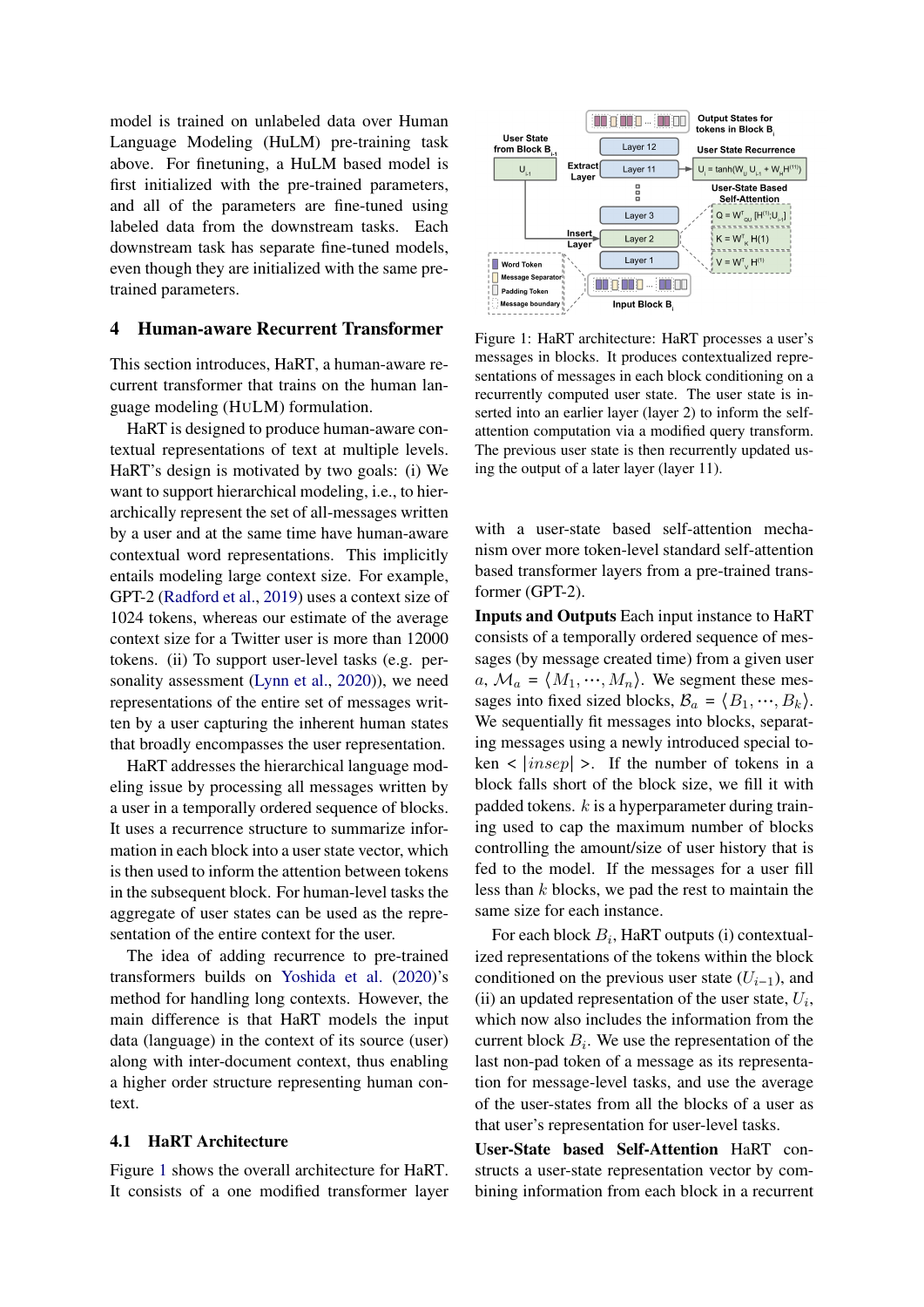manner. After processing the inputs in a given block  $B_i$ , HaRT extends the previous user state  $U_{i-1}$  with information from current block  $B_i$  using the output representations  $H^{(E)}$  from one of the later layers (we denote as the extract layer  $L_E$ ). The recurrence for the new user state  $U_i$  is:

$$
U_i = \tanh(W_U U_{i-1} + W_H H^{(E)}) \tag{4}
$$

The user state for the first block  $U_0$  is initialized with the average of the (pretrained GPT-2) layer 11 outputs for words from the messages of more than 500 users (of the train set) computed using [Schwartz et al.](#page-11-12) [\(2017\)](#page-11-12).

To produce the user-state conditioned contextual representations at a given layer, HaRT uses a modified self-attention procedure to one of the earlier layers, which we denote as the insert layer  $(L_{IN})$ . The idea is to create a new query transform which includes the user-state vector, so that the attention between tokens is informed by the context of the previous messages written by the user. To this end, we take input hidden states to this insert layer  $H_i^{IN-1}$ , concatenate it with the userstate vector from the previous block  $U_{i-1}$  and then apply a linear transformation (using  $W_q$ ) to obtain the query vectors  $(Q_i^{IN})$  for the self-attention computation.

$$
Q_i^{IN} = W_q^T[H_i^{(IN-1)}; U_{i-1}] \tag{5}
$$

The key, value transforms and the rest of the self-attention computation and further processing in the transformer to produce the output representations from the layer, all remain the same as in the original GPT-2 model.

Implementation Choices There are multiple alternatives for a HaRT implementation including how to construct the user state, where and how to inject user state information. In our preliminary experiments we experimented with different extract layers but found that constructing user state from the penultimate layer (Layer 11) and injecting the user state in a single earlier layer (Layer 2 used by [Yoshida et al.](#page-12-0) [\(2020\)](#page-12-0)) to modify the query transformation was the most effective empirically.

## <span id="page-4-0"></span>4.2 Pre-training HaRT

HaRT is pre-trained using the HULM task in an autoregressive manner.

The HULM task as defined in Equation [3](#page-2-5) asks to predict a token that appears in a token sequence (i.e. a user's social media message) given the previous tokens in the sequence while also conditioning on previous user states. We turn this task into a pre-training objective defined over block segmented token sequences from a user. For each block of a given user, the task is to predict each token in the block while conditioning on (i) the previous tokens within the current block which are directly available as input, and also (ii) the tokens from the previous blocks that are available to HaRT through the recurrent user state. Formally, the pre-training objective is to maximize:

$$
\prod_{a \in \text{Users}} \prod_{t=1}^{|B_a|} \prod_{i=1}^{|B_t^{(a)}|} Pr(w_{t,i}|w_{t,1:i-1}, B_{1:t-1}^{(a)}) \quad (6)
$$

where,  $w_{t,i}$  is the  $i^{th}$  token in the  $t^{th}$  block  $(B_t^{(a)})$  $t^{(u)}$ for user a.

Pre-training data For the pre-training corpus we combine a subset of the Facebook posts dataset from [Park et al.](#page-11-13) [\(2015\)](#page-11-13), a subset of the County Tweet Lexical Bank [\(Giorgi et al.,](#page-9-9) [2018\)](#page-9-9) appended with newer 2019 and 2020 tweets, in total spanning 2009 through 2020. We filter the datasets to only include tweets marked as English from users who have at least 50 total posts and at least 1000 words in total, ensuring moderate language history for each user. The resulting dataset consists of just over 100,000 unique users, which we split into a train dataset consisting of messages from 96,000 users, a development dataset that consists of messages from 2000 users that were not part of the training set (unseen) and new messages from 2500 users seen in the training set, and a test set of messages from a separate set of 2000 unseen users that are neither in training or the development set.

We refer to this as the HuLM-Corpus (HLC).

## <span id="page-4-1"></span>4.3 Fine-tuning HaRT

In the tradition of transformers for traditional language modeling, HaRT shares the same architecture for both pre-training and fine-tuning except for the output layers. It has a unified architecture across different downstream tasks. For finetuning, HaRT is first initialized with the pretrained parameters, and all of the parameters are fine-tuned using labeled data from the downstream tasks. Each downstream task has separate finetuned models, even though they are initialized with the same pre-trained parameters. Apart from using the labeled data from the downstream tasks,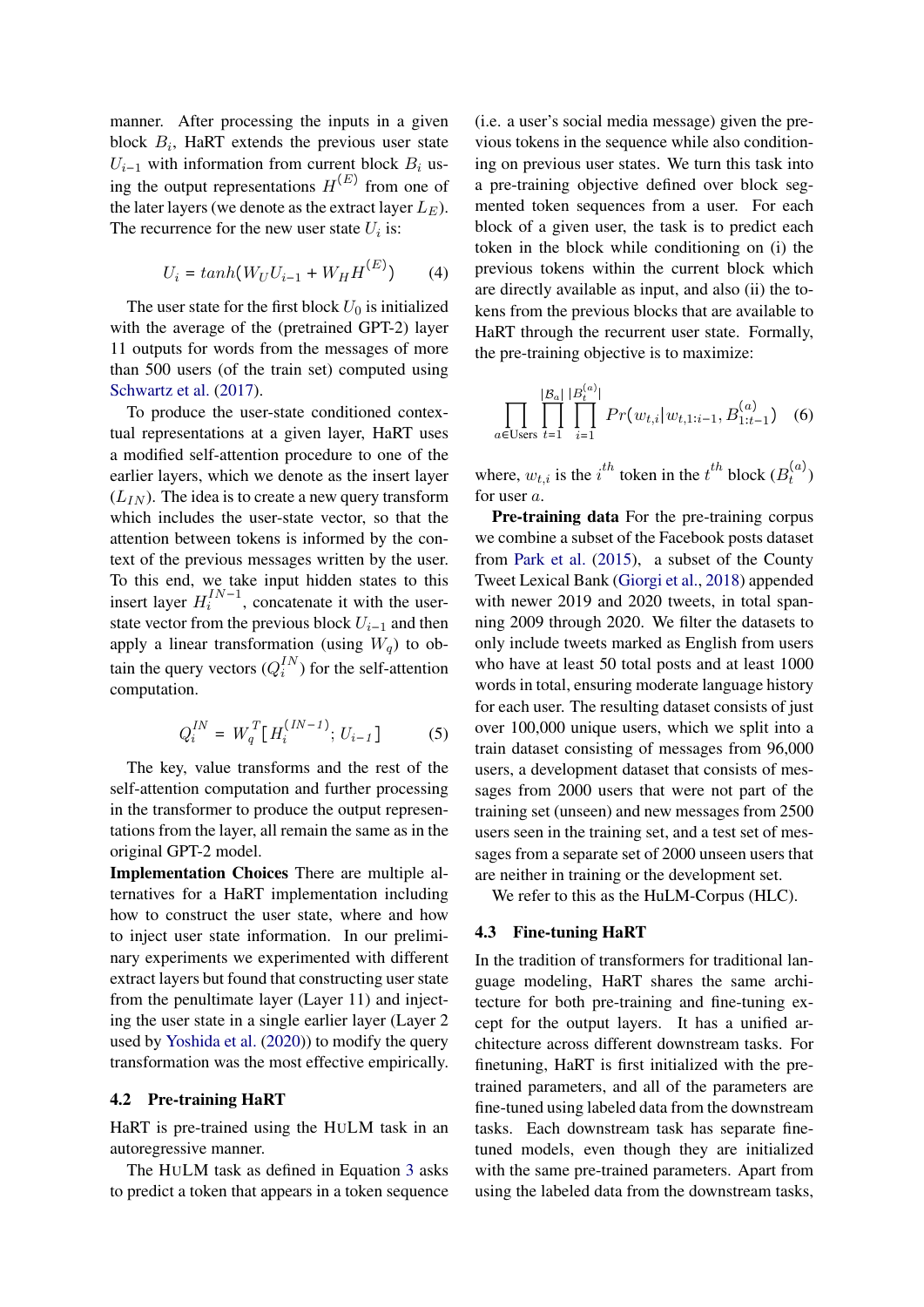we also use the historical messages (when available) from the respective users to replicate the format of pre-training inputs and to benefit from the knowledge of the user.

# <span id="page-5-3"></span>5 Evaluation: Human Language Modeling

We seek to compare HaRT with a standard language model that is exposed to the same data but without modeling the notion of a user. Thus, we compare HaRT's human language modeling performance to the model it was based, GPT-2. For calibration we report performance on GPT-2's original pre-trained version (GPT-2frozen), and a version of the LM that was fine-tuned on the HuLM-Corpus (GPT-2HLC).

We train and evaluate the models using the train and test splits of the HuLM-Corpus described in Section [4.2.](#page-4-0) For hyperparameter search, we use the full development set of both seen and unseen users. Each training instance for HaRT is capped to 8-blocks of 1024-tokens each. Following previous work fine-tuning transformer language models for social media [\(V Ganesan et al.,](#page-11-14) [2021\)](#page-11-14), GPT-2 was trained over individual messages. We train both for five epochs and set the learning rate, batch size, and stopping patience based on the development set (see Appendix [A.3\)](#page-12-1). For HaRT, we initialize all GPT-2 self-attention layers with the corresponding weights in the pre-trained GPT-2. The user-state based self-attention layer weights (query, key, and value) are normal initialized with 0 mean and 0.02 standard deviation.

Perplexity Table [1](#page-5-0) reports the perplexity of all three models on the messages from the unseen users of the development split and the entire test split of HuLM-Corpus. The frozen pre-trained GPT-2 (GPT-2frozen) fares poorly to the domain mismatch while the fine-tuned version  $(GPT-2<sub>HLC</sub>)$ fares much better. However, the human language model HaRT achieves the best performance by a large margin, with a significant reduction in perplexity by more than 46% on the test set relative to GPT-2<sub>HLC</sub> ( $p < .001$ ).<sup>[5](#page-5-1)</sup>

Effect of History Size. We further analyze the effect of history size by varying the amount of language, in terms of blocks, used per user. Figure [2](#page-5-2)

<span id="page-5-0"></span>

| Model          | Dev $(ppl)$ | Test $(ppl)$ |
|----------------|-------------|--------------|
| $GPT-2$ frozen | 112.82      | 116.35       |
| $GPT-2HIC$     | 47.61       | 48.51        |
| HaRT           | $27.49*$    | $26.11*$     |

Table 1: Comparing HaRT as a language model to GPT-2frozen, the frozen pre-trained GPT-2 and GPT-2HLC, the GPT-2 model fine-tuned on the HuLM-Corpus. HaRT shows large gains with a substantial reduction in perplexity compared to both versions of GPT-2. Bold font indicates best in column and \* indicates statistical significance  $p < .05$  via permutation test w.r.t GPT-2 $_{\text{HLC}}$ 

<span id="page-5-2"></span>

Figure 2: . Perplexity scores, on test sets as a function of history size (number of blocks) used when training HaRT. Each block consists of 1024 tokens. Adding more history improves language modeling performance with big reduction going from 2 to 4 blocks and a smaller reduction from 4 to 8 blocks.

shows that adding more history in general helps, with a big reduction in perplexity going from 2 to 4 blocks and a further reduction going from 4 to 8 blocks. Adding more context can induce a need to effectively balance likelihood of finding more important signals against the increasing chances of it drowning in less important information.

# 6 Evaluation: Fine-tuning for Downstream Tasks

Here, we evaluate the utility of fine-tuning HaRT for document- and user-level tasks. Just as standard transformer language models are fine-tuned for tasks, we take our pre-trained HaRT model and fine-tune it for stance detection, sentiment classification, age estimation, and personality (openness) assessment tasks. For both sets of tasks we compare fine-tuning the GPT- $2<sub>HLC</sub>$  as a nonuser-based LM baseline and also report previously published results from other task specific models, most of which employ historical context for re-

<span id="page-5-1"></span> $<sup>5</sup>$ In addition to this improvement for unseen users, we also</sup> see similar relative benefits when tested on instances from seen users which we report in Appendix [A.2.](#page-12-2)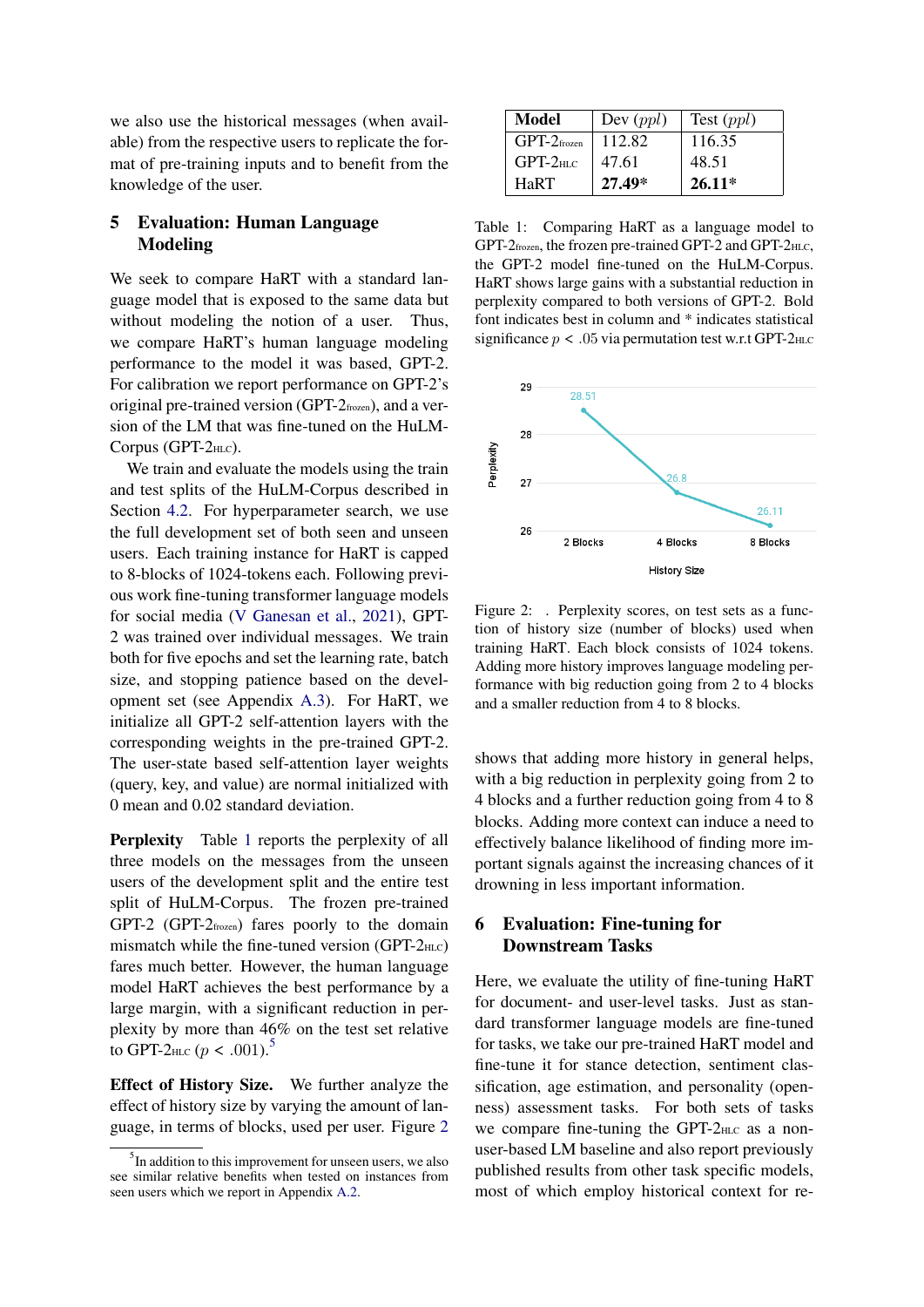<span id="page-6-0"></span>

| <b>Model</b> | Age      | <i>OPE</i>  |                 | Stance   Sentiment |
|--------------|----------|-------------|-----------------|--------------------|
|              | (r)      | $(r_{dis})$ | (F1)            | (F1)               |
| $GPT-2HLC$   | 0.839    | 0.521       | 68.60           | 76.75              |
| HaRT         | $0.868*$ |             | $0.619*$ 71.10* | 78.25*             |

Table 2: We fine-tune HaRT and GPT-2HLC (GPT-2 fine-tuned for LM on the same data) for 4 downstream tasks: Age, Openness (OPE), Stance, and Sentiment, and find HaRT to perform better on all 4 tasks. For age and openness, we fine-tune HaRT only for the recurrence module, and fine-tune only the last 2 layers of GPT-2HLC. For stance and sentiment, we fine-tune full models. Results are reported in pearson r for Age, disattenuated pearson r for OPE and weighted F1 for Stance/Sentiment. Bold indicates best in column and \* indicates statistical significance  $p < .05$  via permtuation test.

spective tasks. All hyperparameter settings and training details for the GPT-2HLC and HaRT models for each task are listed in Appendix [A.3.](#page-12-1)

## 6.1 Document-Level Tasks

We consider two document-level tasks that require models to read an input document (message) written by a user and output a label (stance of the user towards a topic or the sentiment expressed in the text). To fine-tune HaRT on these tasks, with each document we collect and attach previous messages written by the same users, represented using the procedure we outlined in Section [4.3.](#page-4-1) Thus, HaRT processes this input to produce messageand human-contextualized token-level representations. We represent the document by its last nonpadded token representation and feed it to classification layer with a prior layer norm for predicting the output label. GPT-2HLC, without hierarchical structure, only uses the input document to make predictions. We fine-tune all parameters of HaRT and GPT-2HLC, as well as the classification layer weights using the standard cross-entropy loss (calculated only over the last non-padded token of the target (labeled) messages).

Stance Detection. For stance detection we use the SemEval2016 dataset [\(Mohammad et al.,](#page-11-2) [2016\)](#page-11-2), which contains tweets annotated as being in favor of, against, or neutral toward one of five targets: atheism, climate change as a real concern, feminism, Hillary Clinton, and legalization of abortion. This data only includes labeled tweets from users and not any history, so we use the extended dataset from [Lynn et al.](#page-10-14) [\(2019\)](#page-10-14) and pre-

<span id="page-6-1"></span>

| Model              | <i>Stance</i> | <i>Sentiment</i> |
|--------------------|---------------|------------------|
|                    | (F1)          | (F1)             |
| <b>MFC</b>         | 54.2          | 28.0             |
| Lynn et al. (2019) | 65.9          | 69.5             |
| MeLT               | 66.6          | 63.0             |
| <b>BERTweet</b>    | 68.8          | 77.9             |
| HaRT               | $71.1*$       | 78.3*            |

Table 3: We compare HaRT's performance on document level downstream tasks: Stance and Sentiment, against state of the art results. We also fine-tuned pretrained GPT-2, BERTweet [\(Nguyen et al.,](#page-11-15) [2020\)](#page-11-15), and MeLT [\(Matero et al.,](#page-10-15) [2021\)](#page-10-15) on both tasks for baselines. HaRT performs the best in both tasks with a substantial gain. Results are reported in weighted F1. Bold indicates best in column and \* indicates statistical significance  $p < .05$  w.r.t BERTweet via permutation test.

serve the train/dev/test split of the same. To maintain (message created time) temporal accuracy in our autoregressive model, we only used the part of the extended dataset (history) that consists of messages posted earlier than the labeled messages.

Sentiment Analysis. We use message-level sentiment annotations indicating positive, negative, and neutral categories from the SemEval-2013 dataset [\(Nakov et al.,](#page-11-3) [2013\)](#page-11-3). As with stance, we use a part of the extended dataset from [Lynn et al.](#page-10-14) [\(2019\)](#page-10-14) to get associated message history, and preserve the train/dev/test split of the same.

## 6.2 User-Level Tasks

We evaluate HaRT for age estimation and personality (openness) assessment, social scientific tasks which require producing outcomes at the userlevel. We use a subset of the data from consenting users of Facebook who shared their Facebook posts along with demographic and personality scores [\(Kosinski et al.,](#page-10-16) [2013;](#page-10-16) [Park et al.,](#page-11-13) [2015\)](#page-11-13).

For these user-level tasks we can leverage the recurrent user states in HaRT to produce a representation of the user. We represent the input as described in Section [4.3,](#page-4-1) and use the average of the user-states vectors from the non-padded blocks of each user and layer norm it to make predictions using a linear classifying layer to predict 1 label (regression task). We use only 4 blocks of history when training to fine-tune.

For GPT-2<sub>HLC</sub>, since it can't directly handle all of the users text in one go, we replicate the user label for each message of the respective users and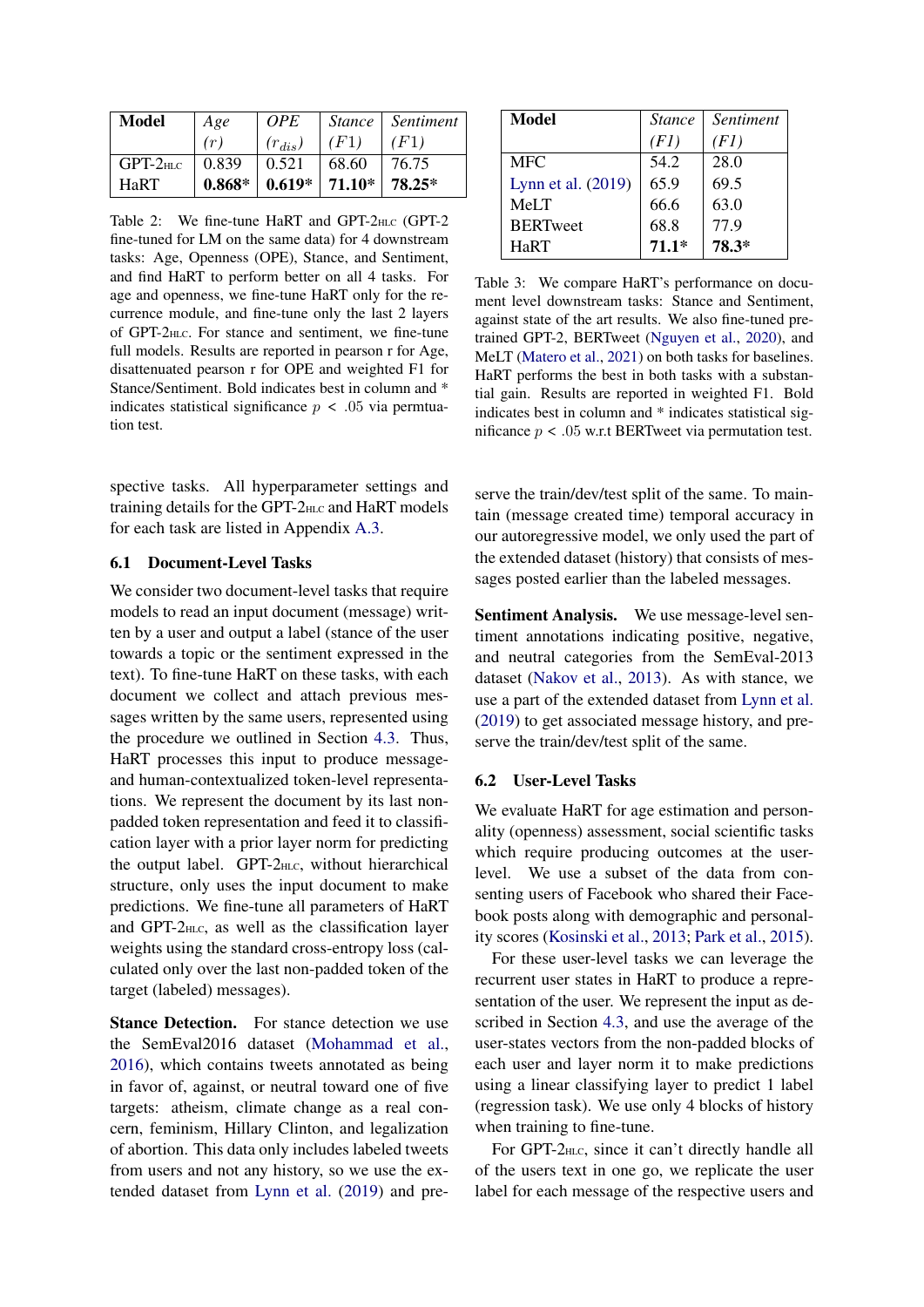train the model to predict the label for each message using the last non-padded token of the message. To make the final prediction, we average the predictions across all messages from respective users and calculate the performance metric using this average as in [\(V Ganesan et al.,](#page-11-14) [2021\)](#page-11-14).

For these user level tasks that require aggregate information, for both models, fine-tuning the entire set of parameters was worse than fine-tuning fewer layers. For GPT-2HLC fine-tuning only the last two layers gave the best performance. For HaRT fine-tuning only the recurrence module gave the best performance on development sets. We report results with these best dev settings. We use the mean squared error (MSE) as the training loss.

Age Estimation Similar to the pre-training data, we filtered the above dataset for English language instances and included only the users with a minimum of 50 posts and a minimum of 1000 words. Age was self-reported and limited to those 65 years or younger. This resulted in a dataset of 56,930 users in train, 1836 users in dev, and 4438 users in test which was a subset of the test set (5000 users) from [Park et al.](#page-11-13) [\(2015\)](#page-11-13). We evaluate on both the test sets and report Pearson correlation  $(r)$  metric on the latter for comparison purposes. We include results with the filtered data in Appendix (Table [8\)](#page-14-0).

Personality Assessment. We evaluate on the assessment of openness based on language (one's tendency to be open to new ideas) [\(Schwartz et al.,](#page-11-4) [2013\)](#page-11-4). To allow for direct comparisons, we use the same test set  $(n=1,943)$  as [Lynn et al.](#page-10-13)  $(2020)$  and use a subset of their training set (66,764 users) of which 10% were sampled as dev set, and report disattenuated pearson correlation  $(r_{dis})$  to account for questionnaire reliability [Lynn et al.](#page-10-17) [\(2018\)](#page-10-17). As with age estimation, we report results with the filtered dataset in Appendix (Table [8\)](#page-14-0).

#### 6.3 Results

Table [2](#page-6-0) summarizes the performance of HaRT against the baseline of fine-tuning a non-humanaware language model, GPT-2<sub>HLC</sub>. We see that HaRT yields substantial gains over GPT-2HLC across both user-level and document-level tasks, demonstrating clear benefits in all settings.

Document-Level Tasks Table [3](#page-6-1) compares HaRT with task-specific baselines for stance and sentiment detection including (i) [Lynn et al.](#page-10-13) [\(2020\)](#page-10-13) which used historical contexts to incorporate both

<span id="page-7-0"></span>

| Model                   | Age(r)   | OPE $(r_{dis})$ |
|-------------------------|----------|-----------------|
| V Ganesan et al. (2021) | 0.795    | 0.511           |
| Sap et al. (2014)       | 0.831    |                 |
| Lynn et al. $(2020)$    |          | 0.626           |
| HaRT                    | $0.868*$ | 0.619           |

Table 4: Comparison of HaRT's performance on user level downstream tasks: Age and Openness (OPE), against state of the art results. [V Ganesan et al.](#page-11-14) [\(2021\)](#page-11-14) use lesser number of users (10000) in training. Results are reported in pearson r for Age and disattenuated pearson r for OPE. Bold indicates best in column and \* indicates statistical significance between HaRT and [\(Sap et al.,](#page-11-16) [2014\)](#page-11-16) ( $p < .05$ ) using a bootstrap sampling test. We also find no statistical difference be-tween HaRT and [\(Lynn et al.,](#page-10-13) [2020\)](#page-10-13) ( $p = .35$ ).

explicit and text-derived latent human factors, (ii) MeLT [\(Matero et al.,](#page-10-15) [2021\)](#page-10-15) which used a superset of the same historical contexts used here but for message-level language modeling, and (iii) BERTweet [\(Nguyen et al.,](#page-11-15) [2020\)](#page-11-15) which uses a large collection of tweets to pretrain an autoencoder that is then fine-tuned for target tasks. Sentiment results are weighted F1 scores over the three sentiment categories. Stance results are an average of weighted F1 scored over five different topics from respective topic-specific fine-tuned models. HaRT outperforms all models demonstrating the substantial benefits of human language modeling for these document-level downstream tasks.

User-Level Tasks Table [4](#page-7-0) compares HaRT with task-specific baselines for Age and Openness tasks that use the superset of the same data used by HaRT. For Age, HaRT outperforms all baselines including a strong non-neural lexica based predictor [\(Sap et al.,](#page-11-16) [2014\)](#page-11-16), and a RoBERTa-based system that uses carefully chosen frozen embeddings [\(V Ganesan et al.,](#page-11-14) [2021\)](#page-11-14). For Openness, HaRT is better than the frozen RoBERTa [\(Liu](#page-10-18) [et al.,](#page-10-18) [2019\)](#page-10-18) embeddings and is comparable to [Lynn et al.](#page-10-13) [\(2020\)](#page-10-13)'s hierarchical attention model. These results also suggest the potential of HaRT's user states as a representation for user-level tasks.

#### 6.4 No Historical Context.

HaRT can also be used anywhere a typical transformer language model is used by simply not feeding any historical context. Here, we seek to use our pre-trained HaRT as a language model that is fine-tuned to the messages (for the respective tasks) without any historical context. Table [5](#page-8-0) com-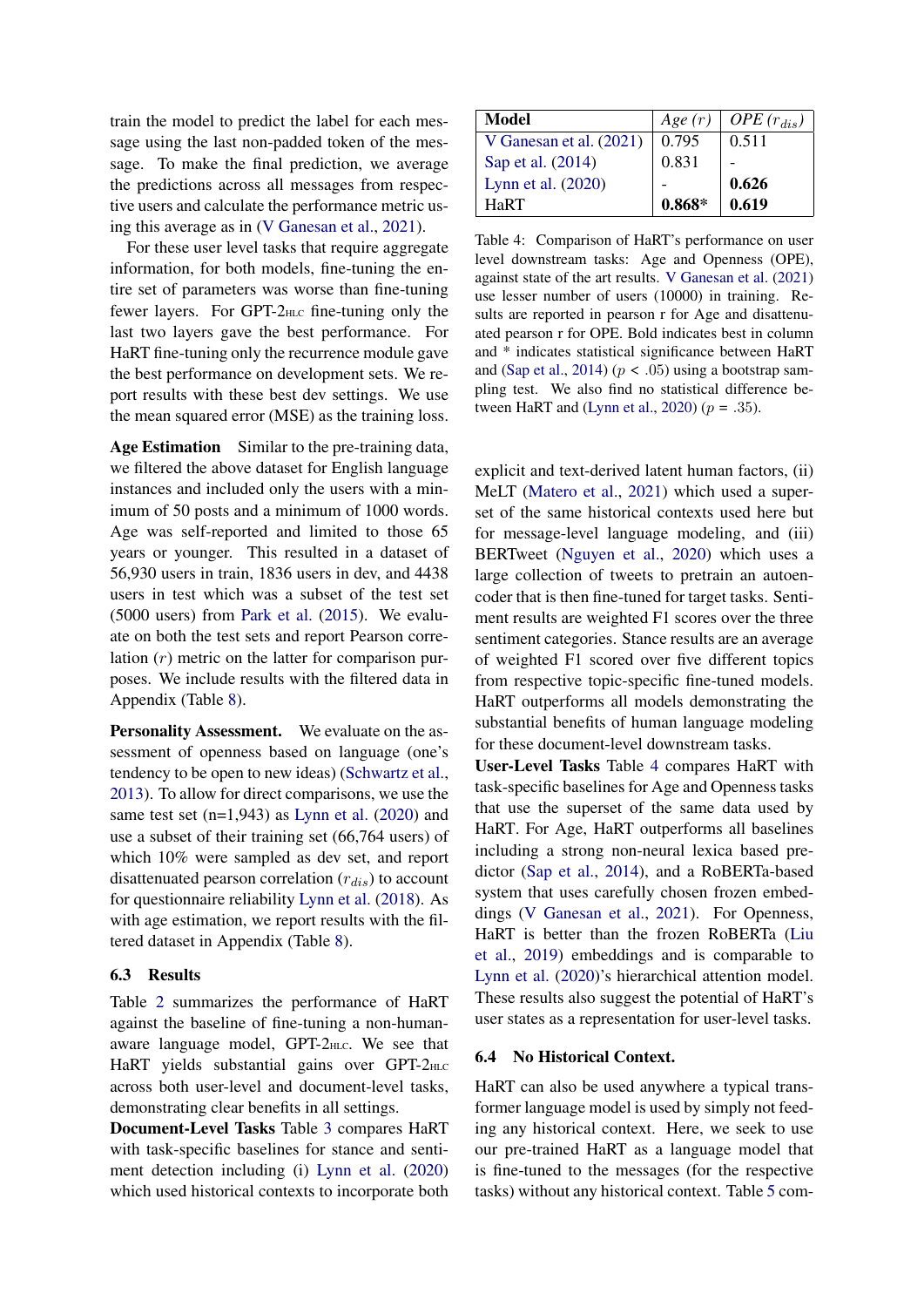<span id="page-8-0"></span>

| Model               | Sentiment | <i>Stance</i> |
|---------------------|-----------|---------------|
|                     | (F1)      | (F1)          |
| $GPT-2HIC$ frozen   | 62.7      | 57.7          |
| HaRT nohist, frozen | 62.7      | 58.6          |
| $GPT-2$ HLC         | 76.8      | 68.6          |
| $HaRT$ nobist       | $77.7*$   | 70.8*         |

Table 5: Results with experiments on Stance and Sentiment downstream tasks using only the labeled instances and no history. We compare HaRT with GPT-2HLC by training only the classification head (*frozen*) and additionally, by fine-tuning the models. Bold indicates best in column and \* indicates statistical significance  $p < .05$  via permutation test w.r.t GPT-2<sub>HLC</sub>. Results are reported in weighted F1.

<span id="page-8-1"></span>

| Model               | Sentiment | <i>Stance</i> |
|---------------------|-----------|---------------|
|                     | (F1)      | (F1)          |
| HaRT NOT PT         | 63.47     | 66.26         |
| <b>HaRT</b> WORECUR | 77.04     | 68.73         |
| HaRT                | 78.25*    | $71.10*$      |

Table 6: Results with the ablation experiments on Stance and Sentiment downstream tasks. We experiment without the recurrence module (W/o recur), and HaRT without HuLM PT, and compare with HaRT. Bold indicates best in column and \* indicates statistical significance  $p < .05$  via permutation test w.r.t HaRT w/o recur. Results are reported in weighted F1.

pares the performances of HaRT and GPT-2HLC for the two document-level downstream tasks Stance, and Sentiment. For a fair comparison, we use the same data inputs for both the pre-trained models which consists of only the labeled messages and no historical context. We evaluate in 2 ways: 1) freezing the model and training only the classification layer using the outputs from the penultimate transformer layer, and 2) fine-tuning all model parameters along with a classification head with a layer norm prior to it. HaRT is at par or better with GPT-2<sub>HLC</sub> for both frozen and fine-tuned versions, showing that it can provide gains even when historical context is unavailable. Hyperparameters settings are described in Appendix [A.3.](#page-12-1)

## 6.5 Ablation Studies

In this section, we perform ablation experiments on HaRT to better understand their relative importance and report the results in Table [6.](#page-8-1)

Pre-training We assess the impact of pre-training by evaluating the downstream performance of a version of the HaRT model that has not been pretrained on the HuLM task. Instead of using the weights from HuLM pre-training, we use HaRT with initialized weights as described in Section [5.](#page-5-3) Table [6](#page-8-1) shows HuLM pre-training benefits – pretraining adds substantial gain of 14.78 points and 4.84 points in weighted F1 for sentiment analysis and stance detection respectively.

Recurrence We assess the importance of recurrent user state by first pre-training HaRT without its recurrent module and then fine-tuning it for the downstream tasks. We still use the same batching as described in Section [4.2](#page-4-0) but the information from a block no longer propagates to the next block in the forward pass, and backpropagation is still done on all blocks of a user together. Without the recurrence module we see a drop of 1.21 points and 2.37 points in the weighted F1 measure for sentiment and stance respectively. Interestingly, HaRT outperforms HaRT without recurrence, consistent with the idea that models benefit from user history on tasks that involve a user.

## 7 Conclusions

Language is deeply human. Yet, language models in wide-spread use today lack a notion of the human that generates the language. Motivated by other advances in human-centered language processing and psychological theory that suggest language is moderated by human states, we introduced *human language modeling*. HULM extends LMs with the notion of a user and their states via their previous messages. In this first step toward large human language models, we developed a human-aware transformer (HaRT) that uses a recurrence mechanism to model user states and show that pre-training this transformer on the human language modeling task yields significant gains in both generation and fine-tuning for multiple downstream document- and user-level tasks.

Overall, state-of-the-art results with HaRT, a model neither trained on substantially larger data nor adding many parameters, suggests progress for transformers not based on massive increases in data or parameters but on a task grounded in language's "natural" generators, people.

## 8 Ethical Considerations

While the multi-level human-document-word structure within HULM can enable bias correcting and fairness techniques (discussed next), the ability to better model language in its human context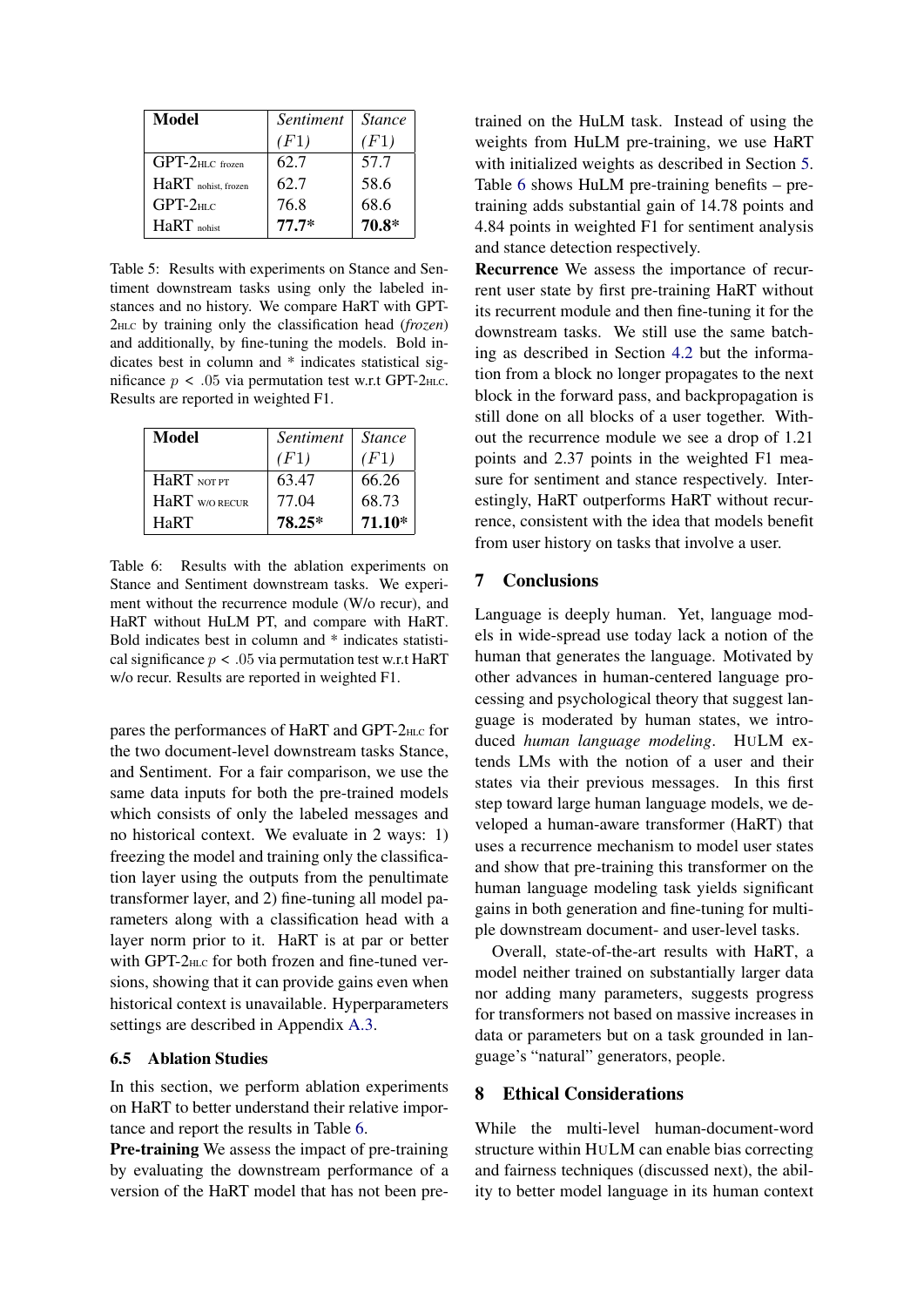also presents opportunities for unintended harms or nefarious exploitation. For example, models that improve psychological assessment are not only useful for research and clinical applications, but could be used to target content for individuals without their awareness or consent. In the context of use for psychological research, such models may risk release of private research participant information if trained on private data without checks for exposure of identifying information. To negate this potential, we only release a version of HaRT that is without training on the consented-use private Facebook data until differential privacy standards can be verified.

Unlike other human-centered approaches, HaRT is not directly fed user attributes as part of the pre-training thus the model parameters do not directly encode user attributes.

HULM aims to join a growing body of work to make AI more human-centered, and thus more applicable for interdisciplinary study of the human condition as well as leading to new clinical tools for psychological health. At this point, our models are not intended to be used in practice for mental health care nor labeling of individuals publicly with personality or age scores. While modeling the human state presents opportunities for reducing AI bias, prior to clinical or applied use, such models should be evaluated for failure modes such as error across target populations for error or outcome disparities [\(Shah et al.,](#page-11-17) [2020\)](#page-11-17). All user-level tasks presented here were reviewed and approved or exempted by an academic institutional review board (IRB).

### 9 Acknowledgments

This work was supported by DARPA via Young Faculty Award grant #W911NF-20-1-0306 to Stony Brook University; the conclusions and opinions expressed are attributable only to the authors and should not be construed as those of DARPA or the U.S. Department of Defense. This work was also supported in part by NIH R01 AA028032-01 and by the National Science Foundation under the grant IIS-1815358.

## References

<span id="page-9-10"></span>Takuya Akiba, Shotaro Sano, Toshihiko Yanase, Takeru Ohta, and Masanori Koyama. 2019. Optuna: A next-generation hyperparameter optimization framework. In *Proceedings of the 25th ACM* *SIGKDD international conference on knowledge discovery & data mining*, pages 2623–2631.

- <span id="page-9-6"></span>Iz Beltagy, Matthew E Peters, and Arman Cohan. 2020. Longformer: The long-document transformer. *arXiv preprint arXiv:2004.05150*.
- <span id="page-9-5"></span>Zihang Dai, Zhilin Yang, Yiming Yang, William W. Cohen, J. Carbonell, Quoc V. Le, and R. Salakhutdinov. 2018. Transformer-xl: Language modeling with longer-term dependency.
- <span id="page-9-7"></span>Sumanth Dathathri, Andrea Madotto, Janice Lan, Jane Hung, Eric Frank, Piero Molino, Jason Yosinski, and Rosanne Liu. 2019. Plug and play language models: A simple approach to controlled text generation. *arXiv preprint arXiv:1912.02164*.
- <span id="page-9-3"></span>Gianmarco De Francisci Morales, Aristides Gionis, and Claudio Lucchese. 2012. From chatter to headlines: harnessing the real-time web for personalized news recommendation. In *Proceedings of the fifth ACM international conference on Web search and data mining*, pages 153–162.
- <span id="page-9-4"></span>Edouard Delasalles, Sylvain Lamprier, and Ludovic Denoyer. 2019. Learning dynamic author representations with temporal language models. In *2019 IEEE International Conference on Data Mining (ICDM)*, pages 120–129. IEEE.
- <span id="page-9-1"></span>Jacob Devlin, Ming-Wei Chang, Kenton Lee, and Kristina Toutanova. 2019. Bert: Pre-training of deep bidirectional transformers for language understanding. In *Proceedings of the 2019 Conference of the North American Chapter of the Association for Computational Linguistics: Human Language Technologies, Volume 1 (Long and Short Papers)*, pages 4171–4186.
- <span id="page-9-2"></span>Zhicheng Dou, Ruihua Song, and Ji-Rong Wen. 2007. A large-scale evaluation and analysis of personalized search strategies. In *Proceedings of the 16th international conference on World Wide Web*, pages 581–590.
- <span id="page-9-0"></span>William Fleeson. 2001. Toward a structure-and process-integrated view of personality: Traits as density distributions of states. *Journal of personality and social psychology*, 80(6):1011.
- <span id="page-9-9"></span>Salvatore Giorgi, Daniel Preoțiuc-Pietro, Anneke Buffone, Daniel Rieman, Lyle Ungar, and H. Andrew Schwartz. 2018. [The remarkable benefit of user](https://doi.org/10.18653/v1/D18-1148)[level aggregation for lexical-based population-level](https://doi.org/10.18653/v1/D18-1148) [predictions.](https://doi.org/10.18653/v1/D18-1148) In *Proceedings of the 2018 Conference on Empirical Methods in Natural Language Processing*, pages 1167–1172, Brussels, Belgium. Association for Computational Linguistics.
- <span id="page-9-8"></span>Kelvin Guu, Kenton Lee, Zora Tung, Panupong Pasupat, and Ming-Wei Chang. 2020. Realm: Retrievalaugmented language model pre-training. *arXiv preprint arXiv:2002.08909*.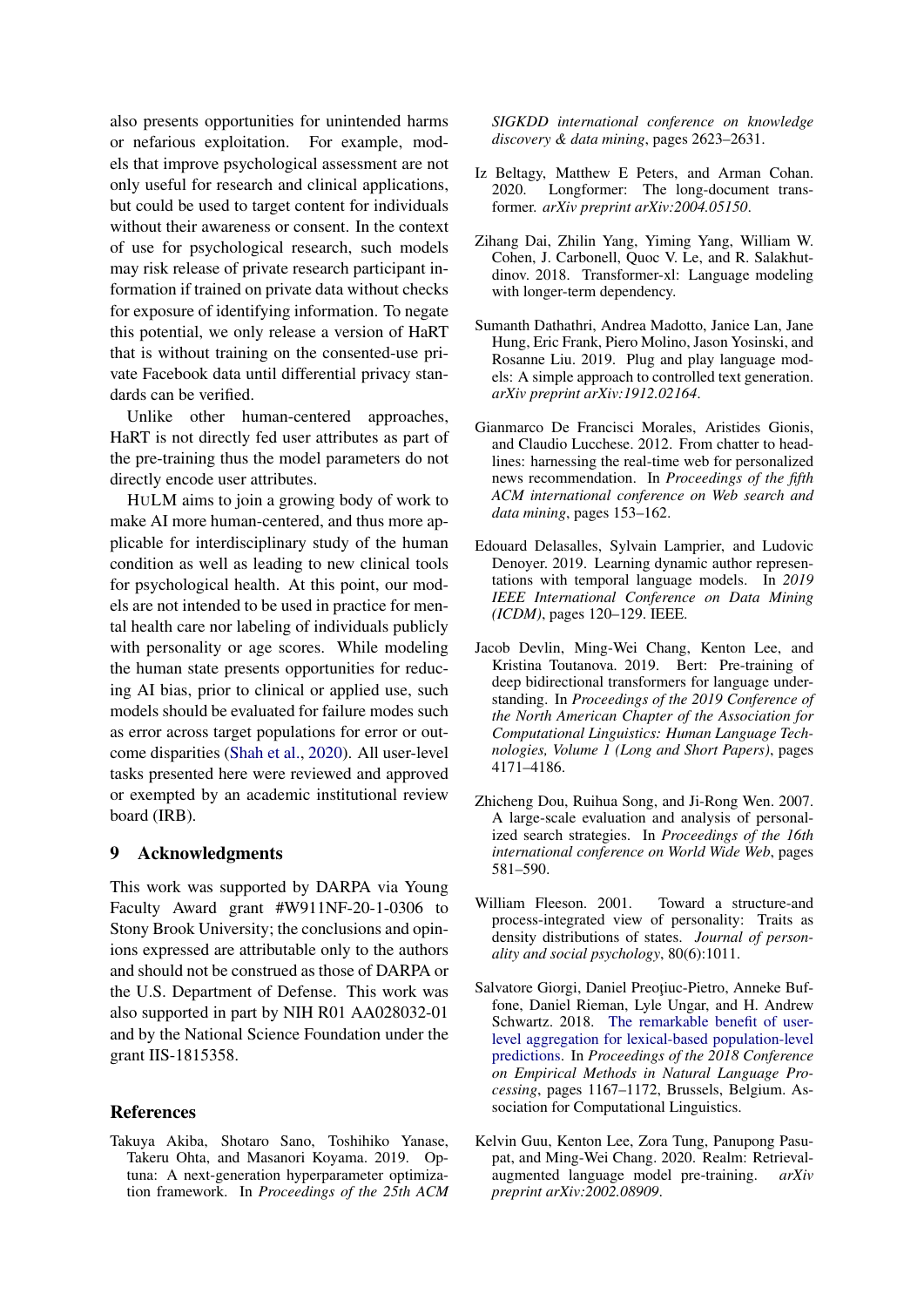- <span id="page-10-8"></span>Ido Guy, Naama Zwerdling, David Carmel, Inbal Ronen, Erel Uziel, Sivan Yogev, and Shila Ofek-Koifman. 2009. Personalized recommendation of social software items based on social relations. In *Proceedings of the third ACM conference on Recommender systems*, pages 53–60.
- <span id="page-10-1"></span>Dirk Hovy. 2015. [Demographic factors improve clas](https://doi.org/10.3115/v1/P15-1073)[sification performance.](https://doi.org/10.3115/v1/P15-1073) In *Proceedings of the 53rd Annual Meeting of the Association for Computational Linguistics and the 7th International Joint Conference on Natural Language Processing (Volume 1: Long Papers)*, pages 752–762, Beijing, China. Association for Computational Linguistics.
- <span id="page-10-4"></span>Dirk Hovy and Diyi Yang. 2021. [The importance of](https://doi.org/10.18653/v1/2021.naacl-main.49) [modeling social factors of language: Theory and](https://doi.org/10.18653/v1/2021.naacl-main.49) [practice.](https://doi.org/10.18653/v1/2021.naacl-main.49) In *Proceedings of the 2021 Conference of the North American Chapter of the Association for Computational Linguistics: Human Language Technologies*, pages 588–602, Online. Association for Computational Linguistics.
- <span id="page-10-3"></span>Xiaolei Huang and Michael J Paul. 2019. Neural user factor adaptation for text classification: Learning to generalize across author demographics. In *Proceedings of the Eighth Joint Conference on Lexical and Computational Semantics (\* SEM 2019)*.
- <span id="page-10-6"></span>Aaron Jaech and Mari Ostendorf. 2018. [Personalized](https://doi.org/10.18653/v1/P18-2111) [language model for query auto-completion.](https://doi.org/10.18653/v1/P18-2111) In *Proceedings of the 56th Annual Meeting of the Association for Computational Linguistics (Volume 2: Short Papers)*, pages 700–705, Melbourne, Australia. Association for Computational Linguistics.
- <span id="page-10-7"></span>Zhengbao Jiang, Frank F. Xu, J. Araki, and Graham Neubig. 2020. How can we know what language models know? *Transactions of the Association for Computational Linguistics*, 8:423–438.
- <span id="page-10-12"></span>Nitish Shirish Keskar, Bryan McCann, Lav R Varshney, Caiming Xiong, and Richard Socher. 2019. Ctrl: A conditional transformer language model for controllable generation. *arXiv preprint arXiv:1909.05858*.
- <span id="page-10-5"></span>Milton King and Paul Cook. 2020. [Evaluating ap](https://aclanthology.org/2020.lrec-1.299)[proaches to personalizing language models.](https://aclanthology.org/2020.lrec-1.299) In *Proceedings of the 12th Language Resources and Evaluation Conference*, pages 2461–2469, Marseille, France. European Language Resources Association.
- <span id="page-10-16"></span>Michal Kosinski, David Stillwell, and Thore Graepel. 2013. [Private traits and attributes are pre](https://doi.org/10.1073/pnas.1218772110)[dictable from digital records of human behavior.](https://doi.org/10.1073/pnas.1218772110) *Proceedings of the National Academy of Sciences*, 110(15):5802–5805.
- <span id="page-10-9"></span>Lihong Li, Wei Chu, John Langford, and Robert E Schapire. 2010. A contextual-bandit approach to personalized news article recommendation. In *Proceedings of the 19th international conference on World wide web*, pages 661–670.
- <span id="page-10-10"></span>Zih-Wei Lin, Tzu-Wei Sung, Hung-Yi Lee, and Lin-Shan Lee. 2017. Personalized word representations carrying personalized semantics learned from social network posts. In *2017 IEEE Automatic Speech Recognition and Understanding Workshop (ASRU)*, pages 533–540. IEEE.
- <span id="page-10-18"></span>Yinhan Liu, Myle Ott, Naman Goyal, Jingfei Du, Mandar Joshi, Danqi Chen, Omer Levy, Mike Lewis, Luke Zettlemoyer, and Veselin Stoyanov. 2019. Roberta: A robustly optimized bert pretraining approach. *arXiv preprint arXiv:1907.11692*.
- <span id="page-10-13"></span>Veronica Lynn, Niranjan Balasubramanian, and H. Andrew Schwartz. 2020. [Hierarchical modeling for](https://doi.org/10.18653/v1/2020.acl-main.472) [user personality prediction: The role of message](https://doi.org/10.18653/v1/2020.acl-main.472)[level attention.](https://doi.org/10.18653/v1/2020.acl-main.472) In *Proceedings of the 58th Annual Meeting of the Association for Computational Linguistics*, pages 5306–5316, Online. Association for Computational Linguistics.
- <span id="page-10-14"></span>Veronica Lynn, Salvatore Giorgi, Niranjan Balasubramanian, and H. Andrew Schwartz. 2019. [Tweet](https://doi.org/10.18653/v1/W19-2103) [classification without the tweet: An empirical ex](https://doi.org/10.18653/v1/W19-2103)[amination of user versus document attributes.](https://doi.org/10.18653/v1/W19-2103) In *Proceedings of the Third Workshop on Natural Language Processing and Computational Social Science*, pages 18–28, Minneapolis, Minnesota. Association for Computational Linguistics.
- <span id="page-10-17"></span>Veronica Lynn, Alissa Goodman, Kate Niederhoffer, Kate Loveys, Philip Resnik, and H. Andrew Schwartz. 2018. [CLPsych 2018 shared task: Pre](https://doi.org/10.18653/v1/W18-0604)[dicting current and future psychological health from](https://doi.org/10.18653/v1/W18-0604) [childhood essays.](https://doi.org/10.18653/v1/W18-0604) In *Proceedings of the Fifth Workshop on Computational Linguistics and Clinical Psychology: From Keyboard to Clinic*, pages 37–46, New Orleans, LA. Association for Computational Linguistics.
- <span id="page-10-2"></span>Veronica Lynn, Youngseo Son, Vivek Kulkarni, Niranjan Balasubramanian, and H Andrew Schwartz. 2017. Human centered nlp with user-factor adaptation. In *Proceedings of the 2017 Conference on Empirical Methods in Natural Language Processing*, pages 1146–1155.
- <span id="page-10-15"></span>Matthew Matero, Nikita Soni, Niranjan Balasubramanian, and H. Andrew Schwartz. 2021. [MeLT:](https://aclanthology.org/2021.findings-emnlp.253) [Message-level transformer with masked document](https://aclanthology.org/2021.findings-emnlp.253) [representations as pre-training for stance detection.](https://aclanthology.org/2021.findings-emnlp.253) In *Findings of the Association for Computational Linguistics: EMNLP 2021*, pages 2959–2966, Punta Cana, Dominican Republic. Association for Computational Linguistics.
- <span id="page-10-0"></span>Matthias R Mehl and James W Pennebaker. 2003. The sounds of social life: a psychometric analysis of students' daily social environments and natural conversations. *Journal of personality and social psychology*, 84(4):857.
- <span id="page-10-11"></span>Fatemehsadat Mireshghallah, Vaishnavi Shrivastava, Milad Shokouhi, Taylor Berg-Kirkpatrick, Robert Sim, and Dimitrios Dimitriadis. 2021. Useridentifier: Implicit user representations for simple and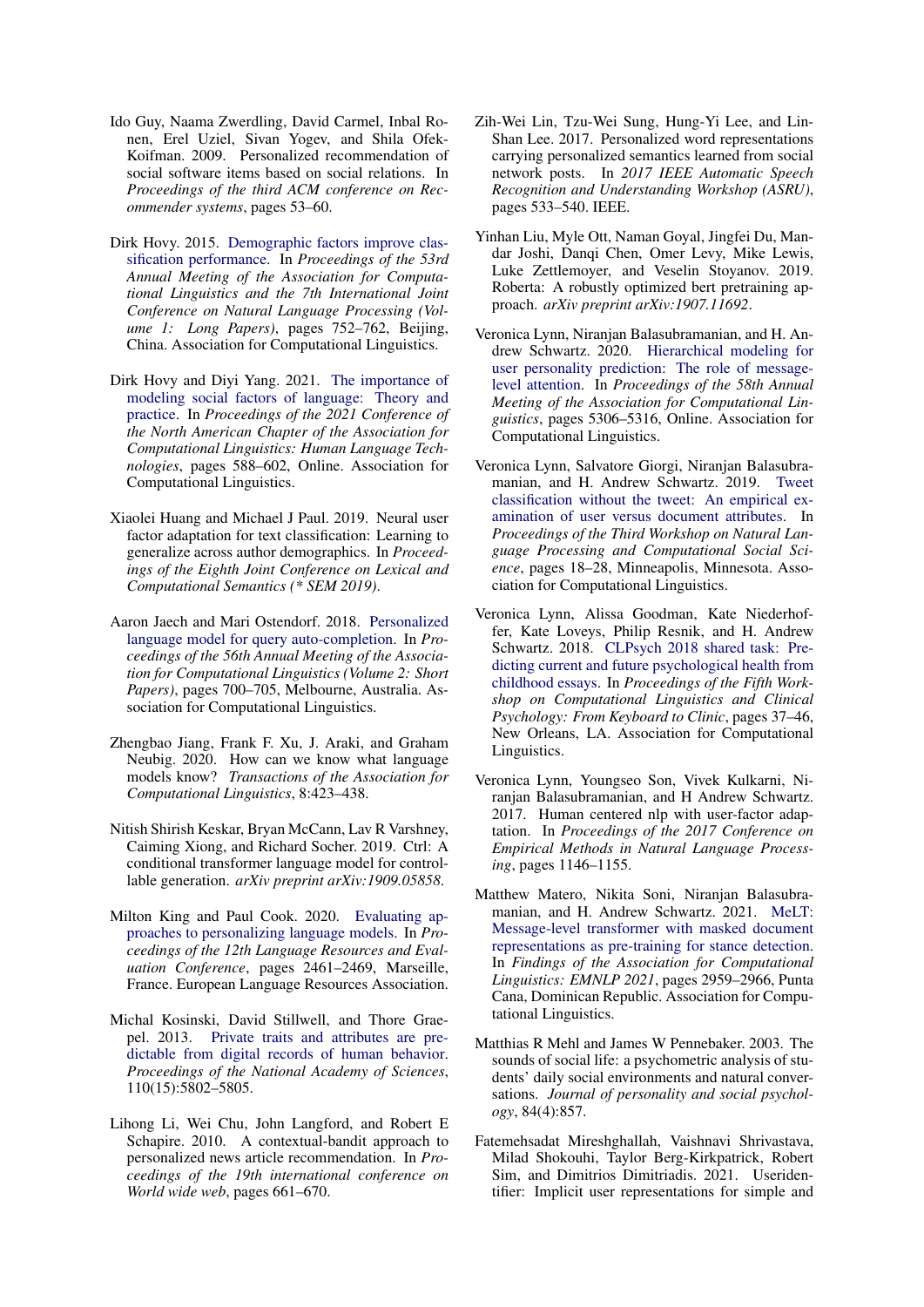effective personalized sentiment analysis. *arXiv preprint arXiv:2110.00135*.

- <span id="page-11-2"></span>Saif M. Mohammad, Svetlana Kiritchenko, Parinaz Sobhani, Xiaodan Zhu, and Colin Cherry. 2016. Semeval-2016 task 6: Detecting stance in tweets. In *Proceedings of the International Workshop on Semantic Evaluation*, SemEval '16, San Diego, California.
- <span id="page-11-3"></span>P Nakov, S Rosenthal, Z Kozareva, V Stoyanov, A Ritter, and T Wilson. 2013. Task 2: Sentiment analysis in twitter. In *Proceedings of the 7th International Workshop on Semantic Evaluation, Atlanta, Georgia*.
- <span id="page-11-15"></span>Dat Quoc Nguyen, Thanh Vu, and Anh-Tuan Nguyen. 2020. Bertweet: A pre-trained language model for english tweets. In *Proceedings of the 2020 Conference on Empirical Methods in Natural Language Processing: System Demonstrations*, pages 9–14.
- <span id="page-11-13"></span>Gregory J. Park, H. A. Schwartz, J. Eichstaedt, Margaret L. Kern, M. Kosinski, D. Stillwell, L. Ungar, and M. Seligman. 2015. Automatic personality assessment through social media language. *Journal of personality and social psychology*, 108 6:934–52.
- <span id="page-11-6"></span>Fabio Petroni, Tim Rocktäschel, Patrick Lewis, Anton Bakhtin, Yuxiang Wu, Alexander H. Miller, and Sebastian Riedel. 2019. Language models as knowledge bases? *ArXiv*, abs/1909.01066.
- <span id="page-11-0"></span>Steven Piantadosi, David P Byar, and Sylvan B Green. 1988. The ecological fallacy. *American journal of epidemiology*, 127(5):893–904.
- <span id="page-11-11"></span>Alec Radford, Jeffrey Wu, Rewon Child, David Luan, Dario Amodei, Ilya Sutskever, et al. 2019. Language models are unsupervised multitask learners. *OpenAI blog*, 1(8):9.
- <span id="page-11-7"></span>Anna Rogers, Olga Kovaleva, and Anna Rumshisky. 2020. A primer in bertology: What we know about how bert works. *Transactions of the Association for Computational Linguistics*, 8:842–866.
- <span id="page-11-16"></span>Maarten Sap, Gregory Park, Johannes Eichstaedt, Margaret Kern, David Stillwell, Michal Kosinski, Lyle Ungar, and Hansen Andrew Schwartz. 2014. [Devel](https://doi.org/10.3115/v1/D14-1121)[oping age and gender predictive lexica over social](https://doi.org/10.3115/v1/D14-1121) [media.](https://doi.org/10.3115/v1/D14-1121) In *Proceedings of the 2014 Conference on Empirical Methods in Natural Language Processing (EMNLP)*, pages 1146–1151, Doha, Qatar. Association for Computational Linguistics.
- <span id="page-11-4"></span>H Andrew Schwartz, Johannes C Eichstaedt, Margaret L Kern, Lukasz Dziurzynski, Stephanie M Ramones, Megha Agrawal, Achal Shah, Michal Kosinski, David Stillwell, Martin EP Seligman, et al. 2013. Personality, gender, and age in the language of social media: The open-vocabulary approach. *PloS one*, 8(9):e73791.
- <span id="page-11-12"></span>H Andrew Schwartz, Salvatore Giorgi, Maarten Sap, Patrick Crutchley, Lyle Ungar, and Johannes Eichstaedt. 2017. Dlatk: Differential language analysis toolkit. In *Proceedings of the 2017 conference on empirical methods in natural language processing: System demonstrations*, pages 55–60.
- <span id="page-11-17"></span>Deven Santosh Shah, H Andrew Schwartz, and Dirk Hovy. 2020. Predictive biases in natural language processing models: A conceptual framework and overview. In *Proceedings of the 58th Annual Meeting of the Association for Computational Linguistics*, pages 5248–5264.
- <span id="page-11-1"></span>David G Steel and D Holt. 1996. Analysing and adjusting aggregation effects: the ecological fallacy revisited. *International Statistical Review/Revue Internationale de Statistique*, pages 39–60.
- <span id="page-11-8"></span>Jaime Teevan, Susan T Dumais, and Eric Horvitz. 2005. Personalizing search via automated analysis of interests and activities. In *Proceedings of the 28th annual international ACM SIGIR conference on Research and development in information retrieval*, pages 449–456.
- <span id="page-11-14"></span>Adithya V Ganesan, Matthew Matero, Aravind Reddy Ravula, Huy Vu, and H. Andrew Schwartz. 2021. [Empirical evaluation of pre-trained transformers for](https://doi.org/10.18653/v1/2021.naacl-main.357) [human-level NLP: The role of sample size and di](https://doi.org/10.18653/v1/2021.naacl-main.357)[mensionality.](https://doi.org/10.18653/v1/2021.naacl-main.357) In *Proceedings of the 2021 Conference of the North American Chapter of the Association for Computational Linguistics: Human Language Technologies*, pages 4515–4532, Online. Association for Computational Linguistics.
- <span id="page-11-9"></span>Charles Welch, Jonathan K. Kummerfeld, Verónica Pérez-Rosas, and Rada Mihalcea. 2020a. [Composi](https://doi.org/10.18653/v1/2020.emnlp-main.334)[tional demographic word embeddings.](https://doi.org/10.18653/v1/2020.emnlp-main.334) In *Proceedings of the 2020 Conference on Empirical Methods in Natural Language Processing (EMNLP)*, pages 4076–4089, Online. Association for Computational Linguistics.
- <span id="page-11-10"></span>Charles Welch, Jonathan K. Kummerfeld, Verónica Pérez-Rosas, and Rada Mihalcea. 2020b. [Explor](https://doi.org/10.18653/v1/2020.coling-main.604)[ing the value of personalized word embeddings.](https://doi.org/10.18653/v1/2020.coling-main.604) In *Proceedings of the 28th International Conference on Computational Linguistics*, pages 6856–6862, Barcelona, Spain (Online). International Committee on Computational Linguistics.
- <span id="page-11-18"></span>Thomas Wolf, Lysandre Debut, Victor Sanh, Julien Chaumond, Clement Delangue, Anthony Moi, Pierric Cistac, Tim Rault, Rémi Louf, Morgan Funtowicz, et al. 2019. Huggingface's transformers: State-of-the-art natural language processing. *arXiv preprint arXiv:1910.03771*.
- <span id="page-11-5"></span>Zhilin Yang, Zihang Dai, Yiming Yang, Jaime Carbonell, Russ R Salakhutdinov, and Quoc V Le. 2019. Xlnet: Generalized autoregressive pretraining for language understanding. *Advances in neural information processing systems*, 32.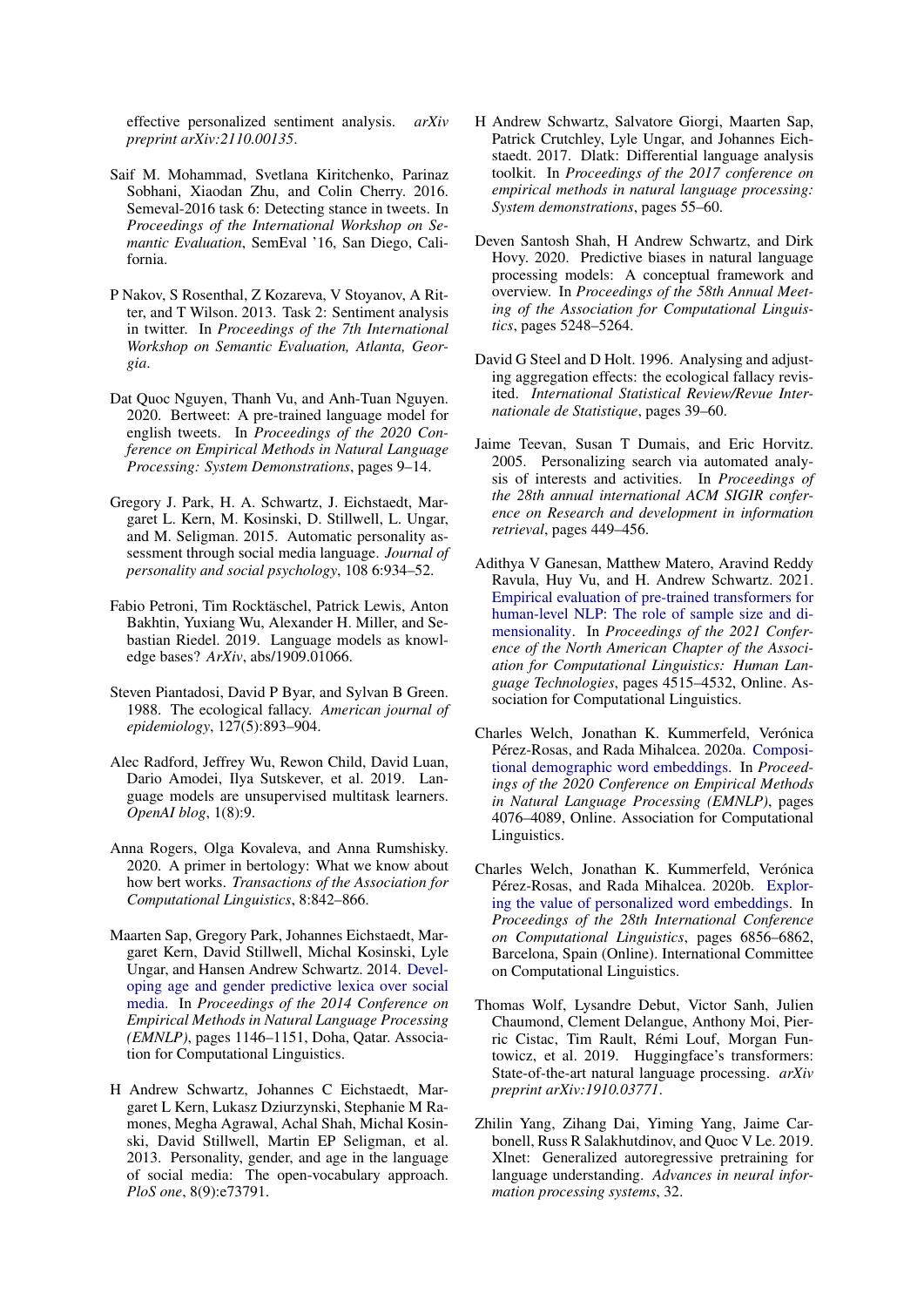<span id="page-12-0"></span>Davis Yoshida, Allyson Ettinger, and Kevin Gimpel. 2020. Adding recurrence to pretrained transformers for improved efficiency and context size. *arXiv preprint arXiv:2008.07027*.

## A Appendix

# A.1 Pre-training

Twitter Data Collection As mentioned, in section [4.2,](#page-4-0) we use a combination of data from both Twitter and Facebook data sources. However, since the main Twitter corpus [\(Giorgi et al.,](#page-9-9) [2018\)](#page-9-9) only spans the years 2009 - 2015, we wanted to supplement our total corpus with newer language data. Generally, we follow the same procedures for data collection as introduced for the 2009 - 2015 years. Thus, we started with a 1% random sample of *publicly available* tweets that can be mapped to US counties. On top of this we also applied the following filters: (1) Removal of non-English tweets, (2) Removal of users who did not tweet at least 3 times a week, (3) Removal of any duplicates among the collected data, and (4) Removal of any tweets containing URLs. We will be including this additional data as part of the CTLB project $<sup>6</sup>$  $<sup>6</sup>$  $<sup>6</sup>$ .</sup>

Data Size and Splits We sample evenly between Facebook and Twitter at the user-level to collect 50,000 from each and apply the same minimum language use requirement of 1,000 words spanning 50 messages. We show the details of the splits across training/development/testing as well as seen/unseen user categories in figure [3.](#page-13-0) We keep 4,000 users for development and testing, 2k for each split, that are not at all present in the training portion. For users that we do train on, we select 4,500 to keep 20% of their messages for development and testing sets.

## <span id="page-12-2"></span>A.2 Perplexity on Seen versus Unseen Users

Benefit of Seen users. By default, our experiments are run under an 'unseen user' condition where by the test corpus contains users that were not in HaRT's training corpus. However, one could argue that this is an unnecessary impairment since further training the human language model doesn't require labels and can often be run on test data. We compare the effect of having seen users during HaRT training by additionally calculating perplexity on test sets with seen users. To make it a fair comparison, since we found our "seen user" corpus was more difficult (perplexity on seen users

<span id="page-12-4"></span>

|             | Unseen users |         | Seen users |         |
|-------------|--------------|---------|------------|---------|
| Model       | ppl          | adj-ppl | ppl        | adj-ppl |
| $GPT-2$ HLC | 48.5         | 1.00    | 53.7       | 1.00    |
| HaRT        | 27.5         | $0.57*$ | 27.6       | $0.51*$ |

Table 7: Evaluation of benefit of having seen the users during HaRT training. We use adjusted perplexity (*adjppl*): the ratio of the perplexity to the upper-bound from not using HaRT during training (i.e.GPT-2HLC) on the same test set – lower implies better performance when normalized by difficulty of the test set. Seen users test set is the set with the messages from the users also available in the train set, while unseen users test set does not have users common with the train set and is the same as the test set in Table [1.](#page-5-0) Seen users test set is harder for both models. However, normalizing the scores show HaRT to have better performance over seen users test set. Bold font indicates best in column and  $*$  indicates statistical significance  $p < .05$  via permutation test.

test set was higher than unseen users test set for GPT-2HLC as well), we use an adjusted perplexity, defined as the ratio of the model's perplexity divided by a non-HULM upper-bound perplexity on the same test set (GPT- $2<sub>HLC</sub>$ ), normalizing by the difficulty of the test set. As shown in Table [7,](#page-12-4) we find a small but significant benefit to having seen the users during training.

#### <span id="page-12-1"></span>A.3 Experimental Settings

We use Open AI's pre-trained GPT-2 base model from [Radford et al.](#page-11-11) [\(2019\)](#page-11-11) made available by the Hugging Face library from [Wolf et al.](#page-11-18) [\(2019\)](#page-11-18) (transformers version 4.5.1) as our base model. We also make use of Hugging Face's code base to implement HuLM. Our training procedure involves all the default training hyperparameters from Hugging Face's GPT2 config except learning rate and the other specific hyperparams mentioned in the paper. We run a learning rate search sweep on a sampled dataset, for both HaRT and GPT-2HLC, using the Optuna framework from [Ak](#page-9-10)[iba et al.](#page-9-10) [\(2019\)](#page-9-10): 1) in a range of 5e-6 to 5e-4, with 3 trials each of 5 epochs for pre-training, 2) in a range of 5e-6 to 5e-4, with 10 trials each of 15 epochs for fine-tuning stance detection, and 3) in a range of 1e-7 to 1e-5, with 5 trials each of 15 epochs for fine-tuning sentiment analysis. We also setup an early stopping criteria for the downstream task trials, such that we continue the epoch runs till we hit an increase in loss for 3 consecutive runs, and pick the model with the best

<span id="page-12-3"></span><sup>6</sup> [https://github.com/wwbp/county\\_tweet\\_lexical\\_bank](https://github.com/wwbp/county_tweet_lexical_bank)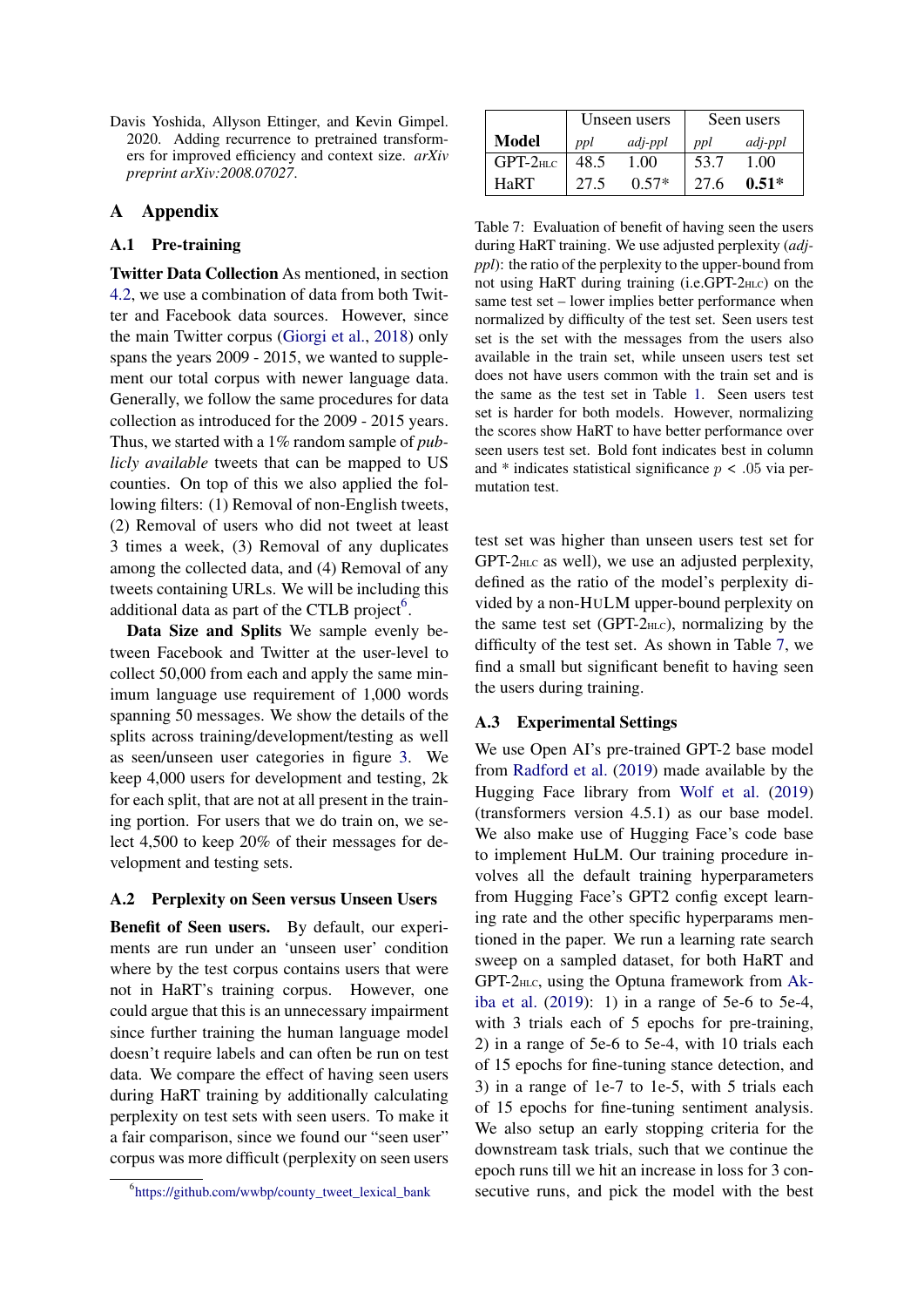<span id="page-13-0"></span>

Figure 3: Structure of our pre-training dataset visually showing the data source(FB vs Twt), training/development/testing splits, and seen/unseen users for training and testing. Our dataset totals 100,000 users and approximately 37 million messages. Due to GPU memory restrictions, we limited training to 8 blocks of history which brought our train dataset size to 17 million messages. Dev and Test sets were not limited during evaluation.

F1 score. We couldn't run a similar sweep for user-level tasks due to compute time limits so we try a couple learning rates from document-level tasks but found the same learning rate that we use for pre-training to be better. Many of the experimental/hyperparameters (batch sizes, window sequence sizes and cappings) settings mentioned throughout this work including the number of trials and the number of epochs vary because of computational limitations based on data size and training time.

All pre-training runs are trained on 2 Tesla V100 GPUs of 32GB. Training HaRT takes approx 16 hours for 1 epoch (with train data consisting of 8 blocks (each of 1024 tokens) of 96000 users). Fine-tuning tasks run on a mix of Tesla V100, Quadro RTX 8000, and A100 GPUs based on compute availability. All batch sizes mentioned are per GPU.

Pre-training Settings We use 2.4447e-4 as the learning rate for training HaRT, with 1 user train batch size, 15 users eval batch size and early stopping patience set to 3. For GPT-2HLC, we use the default settings from [Wolf et al.](#page-11-18) [\(2019\)](#page-11-18) with train and eval batch size set to 60 and early stopping patience set to 3.

Document-level Fine-tuning Settings We finetune HaRT for document-level tasks on their respective training data with an input instance capped to 8 blocks of 1024 tokens each, and no capping during evaluation. We train for 15 epochs using train and dev sets - along with history where available - with 1 user train batch size, 20 users

eval batch size and early stopping patience set to 6. All models converge within 5 epochs except one stance target - feminism. GPT-2<sub>HLC</sub> is fine-tuned with the same data - but not history - using the same settings except a different learning rate (from the hyperparameter sweep mentioned above), train and eval batch size of 60, and max tokens per message set to 200 (consistent with pre-training).

User-level Fine-tuning Settings We fine-tune HaRT for user-level tasks with an input instance capped to 4 blocks of 1024 tokens each, and evaluation data capped to 63 blocks (to allow for dev set evaluation due to compute limitations). For finetuning HaRT, we use 4 user train batch size and 20 eval batch size with early stopping patience set to 3. We layer norm the user-states (hidden states of the user state vector) from HaRT, and linearly transform (to embedding dimensions) before averaging the user-states to make the user's age estimation. We train for 30 epochs with warmup steps equivalent to 10 epochs, and a weight decay set to 0.01. We find that for the task of Age estimation the model converges at epoch 21, however for Personality Assessment we find a simple classification linear layer to show better performance (with a convergence seen at epoch 28 when run for 35 epochs). In case of GPT- $2<sub>HLC</sub>$  we with the same data (split into into individual messages capped to 200 tokens per message as in pre-training), for 15 epochs (much higher training time as compared to HaRT) with train and eval batch size set to 400, and early stopping patience set to 3.